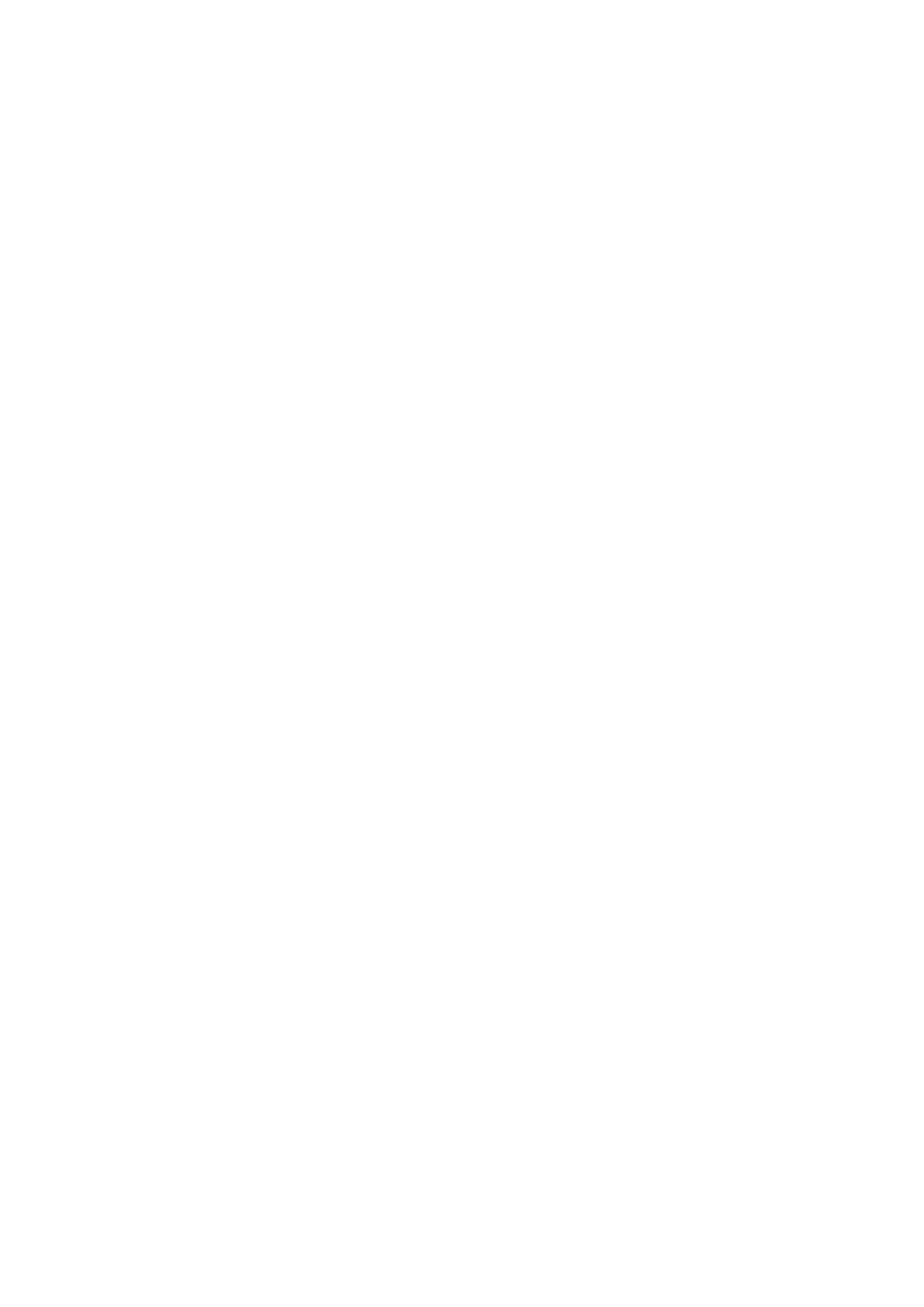# **INTELLECTUAL PROPERTY RIGHTS AND PHARMACEUTICALS: CHALLENGES AND OPPORTUNITIES FOR ECONOMIC RESEARCH**

IAIN M. COCKBURN\*

## **1. INTRODUCTION**

The pharmaceutical sector has unusual prominence in debates about IP policy, and has served as the front line for national and international controversies about the relationship between IPRs, R&D incentives, pricing and access to medicines. Notwithstanding the intensity of debate, on some crucial questions there is relatively little empirical evidence to support policy-making. This paper surveys the empirical literature on intellectual property and pharmaceuticals, discusses methodological issues and key sources of data, and identifies some of the key research issues and major gaps in the literature.

The pharmaceutical sector is complex and highly regulated in most economies. Government price controls and purchasing, public and private insurance schemes, restrictions on marketing and promotion, and the involvement of "learned intermediaries" such as physicians and pharmacists powerfully influence demand for pharmaceuticals. On the supply side, stringent product safety review, regulatory oversight of manufacturing, and legal frameworks governing technology transfer between publicly-funded biomedical research institutions and commercial entities play an equally significant role in shaping competition. Importantly, since much of the research on pharmaceuticals has been focused on questions specific to the market institutions and regulatory framework of high-income economies such as the US and the EU, the extent to which this literature provides a firm foundation for evaluating the impact on policy changes in developing countries and countries with economies in transition is therefore unclear.

IPRs are generally understood to have two principal areas of impact in pharmaceuticals. First, there is the issue of pricing and access, where discussion focuses on the links between IPRs (particularly patent rights), exclusion of competitors and the availability and pricing of new medicines. Second, there is the issue of R&D incentives – that is to say, the role of IPRs in providing incentives to discover, develop and market new drugs – and the effect of IPRs on R&D expenditure and its allocation across diseases, countries and organizations. Obviously, these two issues are closely linked, and their interplay presents a series of very difficult economic issues and policy questions.

Even in a single-country context, the use of IPRs to reach an appropriate balance between "static" gains to consumers from low prices and competitive supply of drugs with "dynamic" gains from innovative new products presents serious challenges. On the one hand, industry feels acute financial pressure from rising R&D costs and decreasing effective patent life. On the other, notwithstanding very substantial economic and health benefits associated with innovation in pharmaceuticals, even in relatively wealthy countries high prices for on-patent drugs tend to raise difficult political questions relating to equity and access for low-income or disadvantaged groups, and for setting priorities in allocating public health care budgets.

<sup>\*</sup> Professor, Boston University and NBER. The views expressed in this paper are those of the author and do not necessarily represent those of WIPO.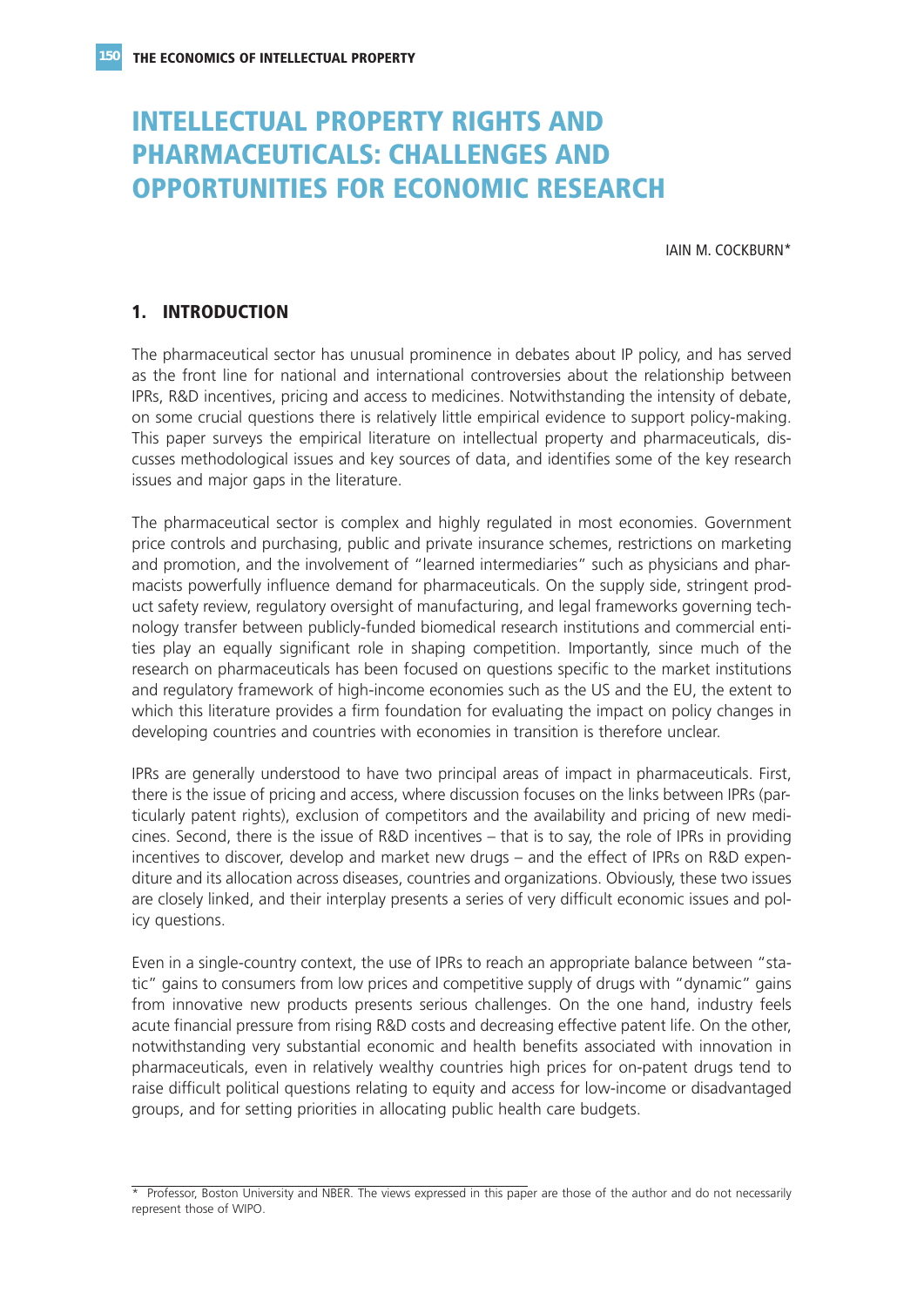Looking cross-nationally, differences among countries in their approaches to these fundamental policy issues present additional challenges. The supply side of the industry operates globally. Industry R&D is conducted largely by multinational companies who operate R&D facilities in multiple countries, relying on and contributing to a transnational science base, and products are sourced and manufactured globally and are sold in essentially identical form in many different countries. Yet on the demand side, markets are essentially national, with significant heterogeneity across countries in IPR regimes and health care institutions.

In principle, IPRs could support substantial (and potentially global welfare-maximizing) differential pricing across countries that reflects differences in income and in sensitivity of demand to prices. However, these price differences may create additional domestic and international controversy: for example, efforts by governments in some developed countries to lower domestic prices of on-patent drugs through price regulation or monopsony purchasing tend to be perceived by countries that pay high prices as "free riding" and it is unclear whether this is sustainable in the long run. Differential pricing also creates incentives for parallel or "gray market" trade, particularly for products such as pharmaceuticals which are easily transportable. However, if substantial arbitrage-driven trade in pharmaceuticals takes place, while prices may fall in the importing country, they will also tend to rise in the exporting country. Thus, while parallel trade may provide access to cheaper drugs in certain contexts, it may also undermine producers' ability to charge lower prices in lower income countries and may affect their willingness to supply countries or distributors who serve as entrepôt facilities. Large volumes of arbitrage trade in legitimate products may also create additional opportunities for fraudulent or substandard production to enter the supply chain, particularly where repackaging of products or transhiping through a series of countries makes their origin difficult to determine. Counterfeiting of drugs – production of illegal copies of the products of approved manufacturers, often with misleading packaging and poor quality, incorrect, absent or impure ingredients, and as distinct from legal production of generics – is reported to be an increasing problem outside the most tightly regulated markets, though its extent is difficult to quantify.

Importantly, for any particular country, in this sector the tradeoffs inherent in IPR policy choices are highly contingent on the institutions and operation of its health care system, and the extent to which it has domestic pharmaceutical R&D or manufacturing capability. While much attention has been given to the IPR policy choices and evolving pharmaceutical markets of countries like Brazil, China, and India, and to the very difficult and very public debates about pricing and access to HIV/AIDS drugs in sub-Saharan Africa, we should be careful not to generalize from these specific cases.

The complexity of these issues demands careful empirical analysis. Yet, there are some very serious gaps in our knowledge, particularly as regards development of data that would support informative research into the impact of IPRs in this sector.

## **2. CRITICAL RESEARCH ISSUES**

Formal welfare analysis of any policy instrument focuses on its impact on producer and consumer surplus, concepts which are well-defined in economic theory but not always straightforward to measure empirically. In this respect, the pharmaceutical sector presents some unusual challenges for assessing the impact of IPRs. Consumer surplus is particularly difficult to measure in this sector, since in many countries demand is strongly influenced by insurance schemes or government provision of drugs and "learned intermediaries"; i.e. physicians and pharmacists play an important role in consumption decisions.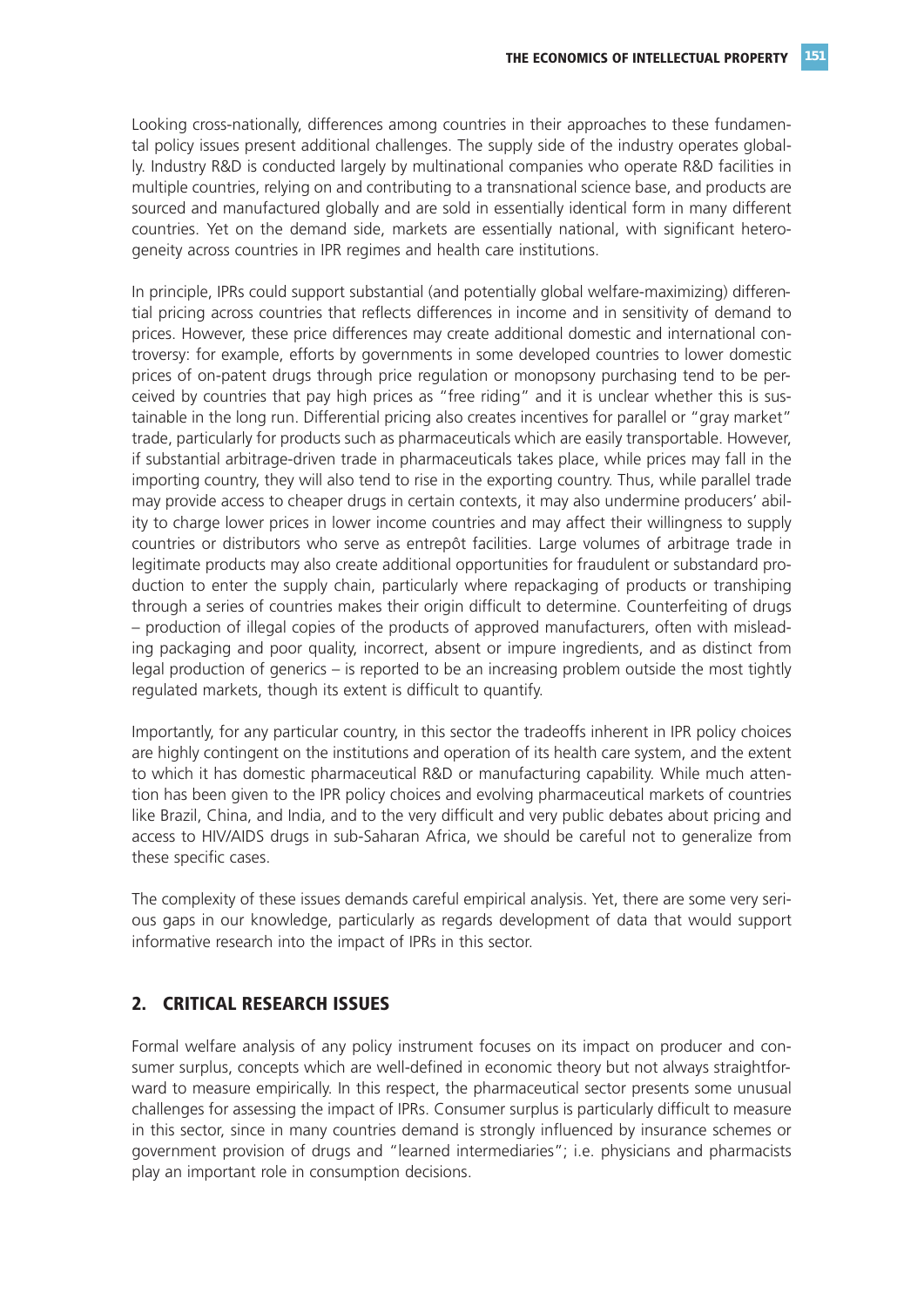Policy discussion of the impact of IPRs thus revolves around proxies for welfare, rather than direct estimates. On the supply side, these include trade and production statistics and indicators of the pace of technological change – i.e. development of new drugs. On the demand side, these include pricing and product introductions.

## **2.1 Characterizing IPRs**

Any effort to quantify the economic impact of IPRs must recognize the complex nature of the legal framework that supports them. Subtleties in the language of statutes that create IPRs and govern their enforcement and in their interpretation by courts, administrative agencies, and other participants in the IPR system, can have major implications for the "strength" of IPRs – which are often felt quite differently across different sectors of the economy. IPRs also do not exist in a vacuum: in most countries: the legal framework of IPRs is interwoven with (and often constrained by) domestic laws and institutions governing competition policy and antitrust, international trade, labor relations, privacy and many other issues, as well as multilateral or bilateral agreements with other countries.

Consistent and comparable characterization of differences in IPRs across countries and over time is, therefore, formidably difficult. Following early efforts by Gadbaw and Richards (1988) and Rapp and Rozek (1990) to develop indexes of national IPRs, a pioneering study by Ginarte and Park (1997) constructed a summary index of the strength of patent protection for 110 countries over the period 1960 90 (since updated to 2005 in Park (2008)) by coding national patent laws according to the extent of coverage of different technologies, membership in international treaties, potential to lose protection, presence of enforcement mechanisms and duration. These data have been widely used in studies of growth, development and IPRs. However, notwithstanding the very significant effort required to construct such indexes, they pose a number of problems.

First, they focus almost exclusively on patents, ignoring copyright, trademarks, and *sui generis* IPRs, and do not speak to the effectiveness of other appropriability mechanisms such as secrecy and speed to market. Further, as pointed out by Lerner (2002) in his study 150 Years of Patent Protection, these composite ranking/rating schemes often bury important features of the patent protection regime, may obscure important sectoral differences in its operation, and do not control for complementary aspects of a country's legal regime. Perhaps most significantly, these indexes reflect the formal de jure status of patent protection, rather than an assessment of the *de facto* conditions facing holders (or prospective holders) of IPRs at a particular point in time.

Pharmaceuticals are an interesting case in point. In this sector, while patents are the most visible and perhaps most important form of intellectual property, other IP instruments also play a significant role. In the product market, these include copyright in supporting publications and materials, trademark protection of brands, and administrative mechanisms or *sui generis* provisions giving proprietary rights in clinical and manufacturing data used to support regulatory approval. In the R&D domain, contract law governing license agreements, collaborative ventures, disclosure of proprietary information, as well as statutes covering the rights of inventors vs. employers and the transfer of technology by publicly funded institutions, are critical to the operation of the "market for technology". Copyright and database protection may also be playing an increasingly important role as research relies increasingly on bio-informatics and other in silico research methods to analyze very large databases of genetic, clinical, and bio-physical data (Cockburn (2005)).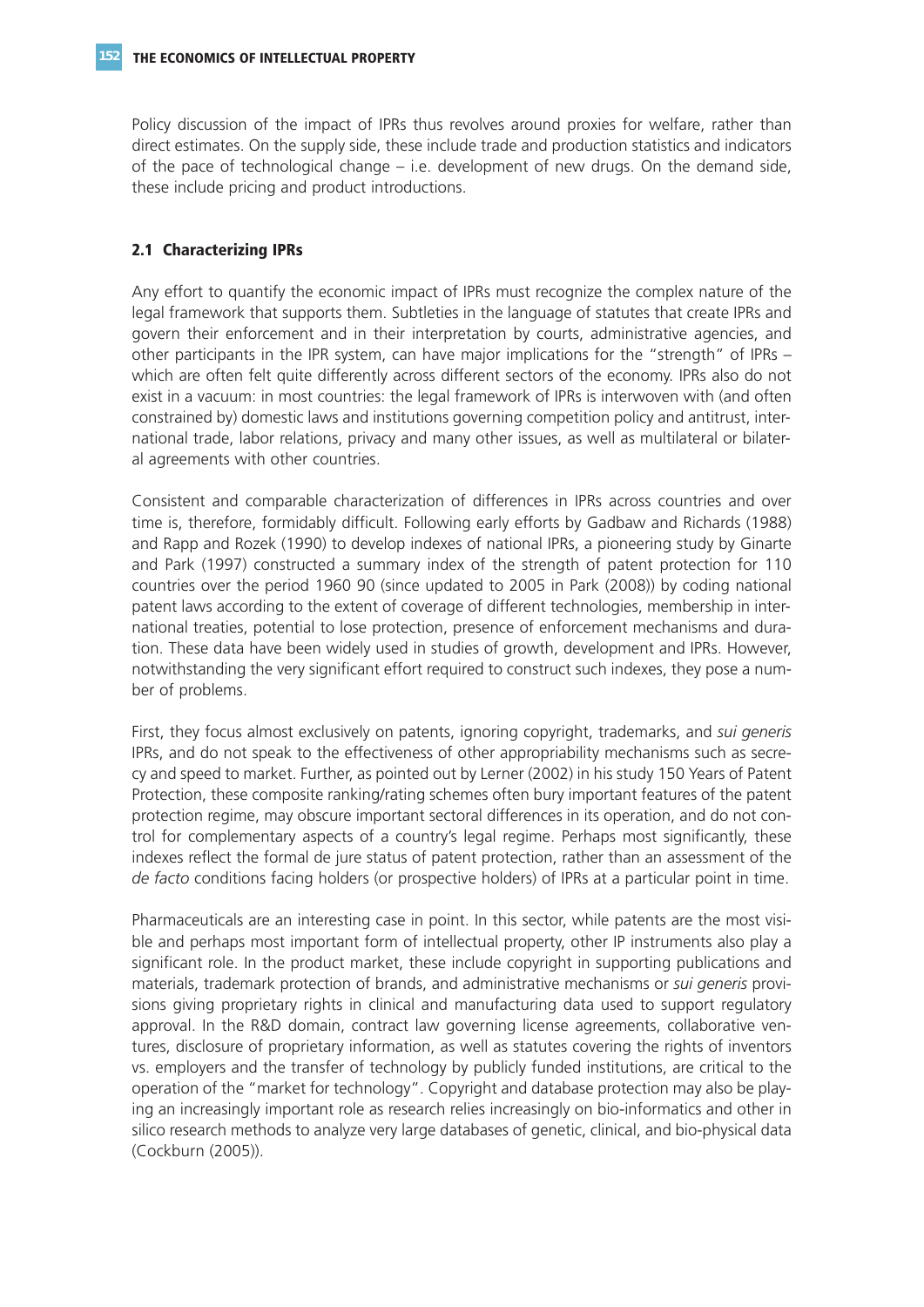The scope of patent coverage in pharmaceuticals has, at least historically, been quite varied. In some countries, patent protection is available for pharmaceutical products, for production processes, for treatment protocols and dosage regimens, for the use of a drug in treating a specific disease, for packaging and delivery mechanisms, and even for metabolites of the drug produced in the body during treatment. In others, coverage is more restricted. Standards for obviousness, the level of the inventive step, and utility (or industrial application) of the claimed invention have implications for the type of drugs that are likely to be developed for a given market: very narrow scope of claims, for example, have historically promoted a proliferation of chemically very similar "me too" drugs in countries such as Japan (Aoki *et al* (2006)).

As innovation increasingly focuses on "large molecules", i.e. biotechnology, the availability of patent protection for these products, or processes for manufacturing them, has become an important issue. Many biotechnology products involve therapeutic or diagnostic use of proteins or other molecules found in nature, albeit in purified, isolated, or modified forms, or genetic modification of living organisms. While excluding such substances (or "naturally occurring processes" that create them) from patent protection may reflect well-founded public policy considerations, or efforts to lower the costs of very expensive products, these choices may affect some countries' access to such "leading edge" treatments, or reduce commercial incentives to develop these types of drugs for certain diseases or distinct patient populations.

Competitive pressure leads most pharmaceutical companies to file for patent protection on drug candidates very early in the development process, but the extraordinarily long development time for a typical product (7-10 years) leaves relatively little time to recover R&D costs through an exclusive market position. In some OECD countries, though not all, pharmaceuticals can, therefore, obtain patent-term extensions beyond the basic statutory term of 20 years to compensate for delays in the approval process. In some cases, additional periods of market exclusivity intended to promote policy goals such as development of drugs for "orphan" diseases, or testing of new drugs in children, are also available.

After the initial launch of a drug, further substantial R&D expenditures are often incurred for additional clinical testing in a wider set of indications (diseases) or patient populations, or in improving its pharmacological properties. Though such "lifecycle management strategies" are severely criticized by some observers, this type of incremental innovation may be an important source of benefits to patients. (See Berndt, Cockburn and Grepin (2006)). Availability of patent protection for new uses of existing compounds can therefore be an important consideration, though it is an open question as to whether the benefits of such incremental innovation outweigh any associated costs in any particular market.

In some countries, vigorous generic competition can be anticipated for almost all drugs. In the US, for example, under the Hatch-Waxman framework, generic manufacturers have been given strong incentives to challenge the validity or enforceability of patents (180 days of protection from subsequent generic entry if a patent is successfully challenged).

Exemptions from patent rights are available in many countries to allow testing of production processes or preparation of samples in order to satisfy regulatory requirements. However, such "Bolar" provisions do not normally extend to stockpiling of products in advance of patent expiration. Canada, for example, had an explicit provision in its Patent Act to allow this, which was found by the WTO to be in violation of Article 28.1 of the TRIPS Agreement. (Conducting independent clinical trials while a patent is still in force may or may not be covered by the "research exemption" present in the patent law of some countries.) Such rights can have a significant effect on the speed with which generics enter the market and the intensity of generic competition.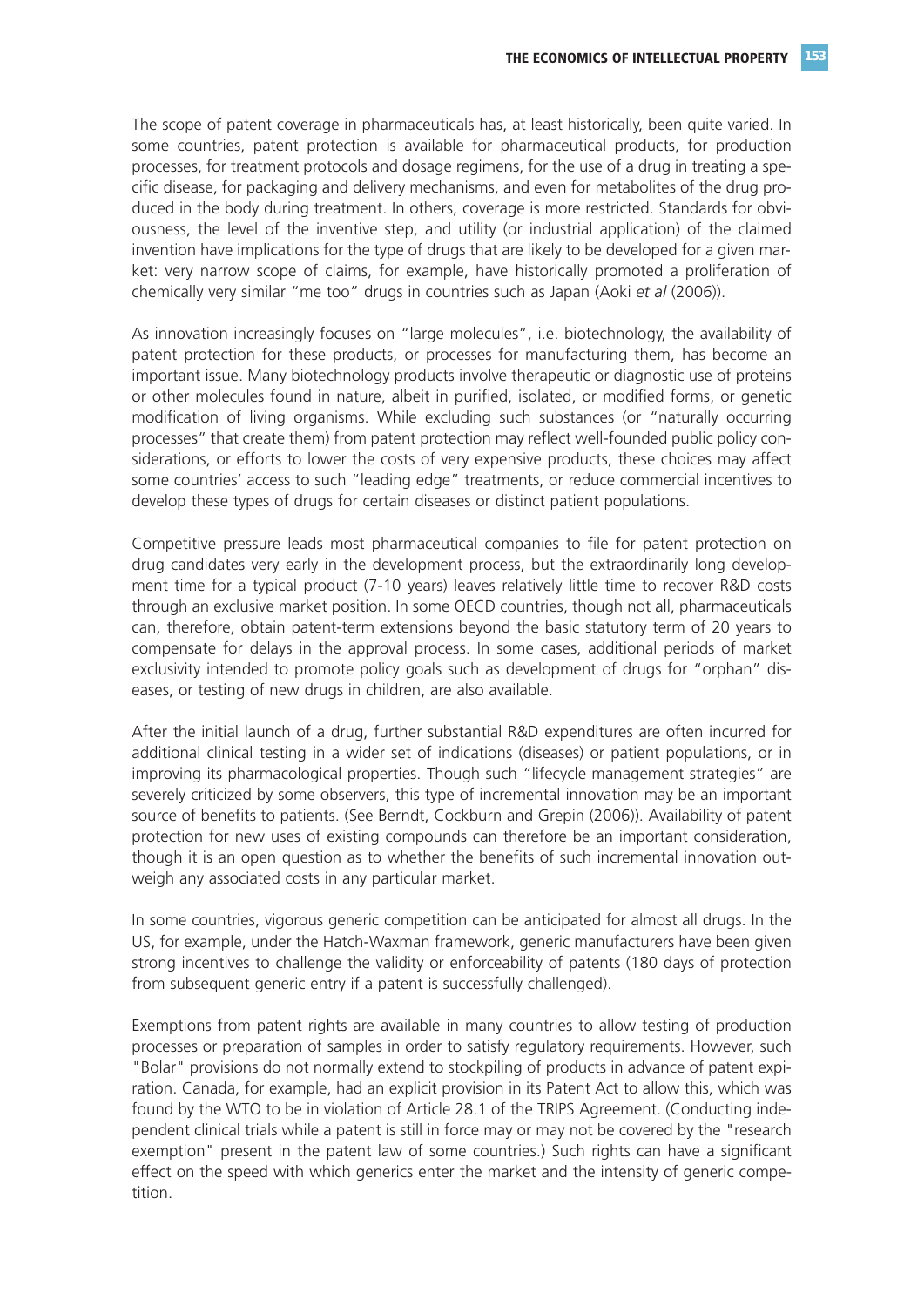In countries where there is strong generic competition, processes for challenging/enforcing patents are critically important. From the perspective of patent holders, the ability to recover lost profits from infringers, or to obtain preliminary injunctions against alleged infringers while litigation proceeds are very important factors affecting the return on R&D. From the perspective of would-be entrants (and payers) the ability to have patents declared unenforceable or invalid, or to oppose applications for patents, or to counter-sue patent holders on the basis of violation of competition law or unfair trading practices are equally important. For both sides, the availability of timely, non-discriminatory, transparent and predictable processes for resolving patent disputes is also a material issue, as is "patent quality" – inconsistently or poorly applied standards for patentability are likely to raise the costs and uncertainty faced by all parties affected by patents.

For any product, the strength of patent protection in a country is also affected by the interaction between domestic IPRs and trade law. This is particularly important in pharmaceuticals, where transportation costs are very low relative to the value of the product, and high-quality manufacturing capacity is geographically concentrated. Provisions governing national exhaustion of IPRs, "reimportation" and parallel trade are one important area, as is the ability of patent holders to use customs procedures and trade dispute mechanisms to exclude competitors. A subsidiary trade-related issue is the extent to which a country allows "product by process" protection, namely the right to exclude imports of an unpatented or unpatentable drug product (for example, a naturally occurring protein) if it has been produced abroad using a process that is patented in the domestic market.

Finally, patent protection for pharmaceuticals is affected in some countries, at least in principle, by provisions to issue compulsory licenses in public health emergencies, or in furtherance of other national priorities. (The US has an interesting, but thus far unutilized, provision for "march-in rights" on inventions arising from publicly funded research.)

It is clear, therefore, that a meaningful effort to characterize the strength of IPRs across countries, or to track changes within a given country over time needs to account for many factors. At a minimum, these include the following:

| Term of market<br>exclusivity | Patent term<br>Market exclusivity provided by regulatory approval<br>Patent/exclusivity extensions to compensate for regulatory review delays<br>Extensions for pediatric investigation<br>Extensions for orphan drugs<br>Extensions for drugs targeting specific diseases                                   |
|-------------------------------|--------------------------------------------------------------------------------------------------------------------------------------------------------------------------------------------------------------------------------------------------------------------------------------------------------------|
| Patentability standards       | Scope of claims<br>Obviousness/inventive step<br>Utility/industrial applicability<br>Novelty (and grace periods)<br>Priority rules                                                                                                                                                                           |
| Patentable subject<br>matter  | Products<br>Manufacturing processes<br>Manufacturing intermediates<br>Alternative salts and esters of previously patented compound<br>Use of a product in treating specific diseases<br>Treatment protocols, dosing<br>Packaging/delivery mechanisms<br><b>Metabolites</b><br>Naturally occurring substances |

#### **A Non-Comprehensive List of Indicators that may Affect the Strength of Biopharmaceutical IPRs**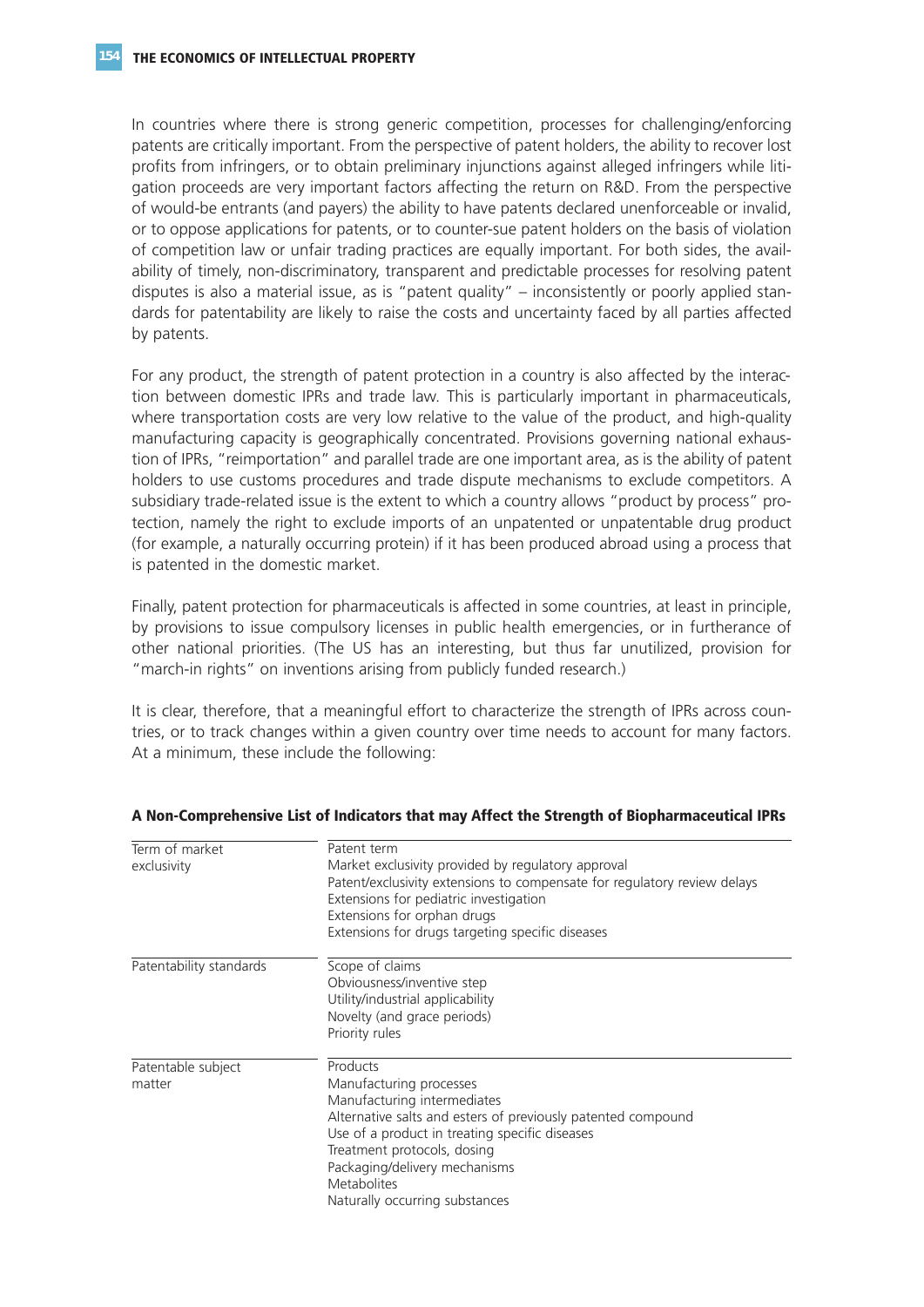|                                                  | Genomic or biophysical data<br>Physiological pathways<br>Targets/receptors<br>Transgenic organisms                                                                                                                                                                                                                                                                                                        |
|--------------------------------------------------|-----------------------------------------------------------------------------------------------------------------------------------------------------------------------------------------------------------------------------------------------------------------------------------------------------------------------------------------------------------------------------------------------------------|
| Restrictions on imitators                        | Ability to block "product by process" imports<br>Ability to block testing of production processes<br>Ability to block stockpiling of patented products by generics in advance of<br>patent expiration<br>Ability to block reimportation/parallel trade                                                                                                                                                    |
| Obligations of patentees                         | Disclosure requirements (depositing microorganisms or cell cultures, genetic<br>sequences, best mode etc.)<br>Compliance with competition policy (or exemptions)<br>Disclosure of the origin of genetic resources or traditional knowledge                                                                                                                                                                |
| Enforcement/challenge<br>mechanisms for all IPRs | Preliminary injunctions: availability/standards<br>Presumption of validity<br>Recovery of lost profits<br>Recovery of "reasonable royalty"<br>Punitive damages: how much, when awarded<br>Judicially applied limitations on enforcement<br>Criminal counterfeiting: penalties, burden of identifying, prosecuting, etc.<br>Incentives to challenge patents e.g. Hatch-Waxman<br>Pre/post grant opposition |
| <b>Trademarks</b>                                | Protection of brand names<br>Protection of "trade dress"                                                                                                                                                                                                                                                                                                                                                  |
| Copyright                                        | Marketing/training materials                                                                                                                                                                                                                                                                                                                                                                              |
| Data exclusivity                                 | When/if imitators can rely on innovator's submission of safety/efficacy data<br>When/if imitators can rely on innovator's submission of manufacturing data                                                                                                                                                                                                                                                |
| Database protection                              | Proprietary collections/linking of physical, genomic, epidemiological data                                                                                                                                                                                                                                                                                                                                |
| Special provisions                               | Government rights in inventions arising from publicly funded research<br>Research exemptions<br>Prior user rights<br>Compulsory licensing in public health emergencies<br>Compulsory licensing for other reasons<br>Exclusive marketing rights under TRIPS                                                                                                                                                |
| Bilateral treaty provisions                      | Other restrictions or exemptions specific to products of certain countries                                                                                                                                                                                                                                                                                                                                |

To my knowledge, only Pugatch (2006) has worked on an index based on such a comprehensive set of indicators for assessing the strength of IPRs in this sector. Since the passage of the TRIPS Agreement, many countries have made significant changes to their patent laws in various of the dimensions listed above, and the diversity of these changes across countries presents interesting potential opportunities to identify their effects. Obviously, though, the effort required to collect data on all of these items is high: Pugatch has computed his index only for eight countries. There are also a number of methodological issues, as with all such indexes. First, to be useful in empirical analysis, component items must be aggregated to some extent, and such aggregation involves applying weights to the components and categories. Pugatch proposes an ad hoc scheme, based on his assessment of "core", "significant" and "added-value" components, though clearly the most informative weighting is a matter of empirical investigation. Second, there is the question of whether to score the components based on *de facto* vs. de jure criteria: "paper" availability of rights or procedures may mean very little in terms of practical, concrete implications for patent holders or consumers.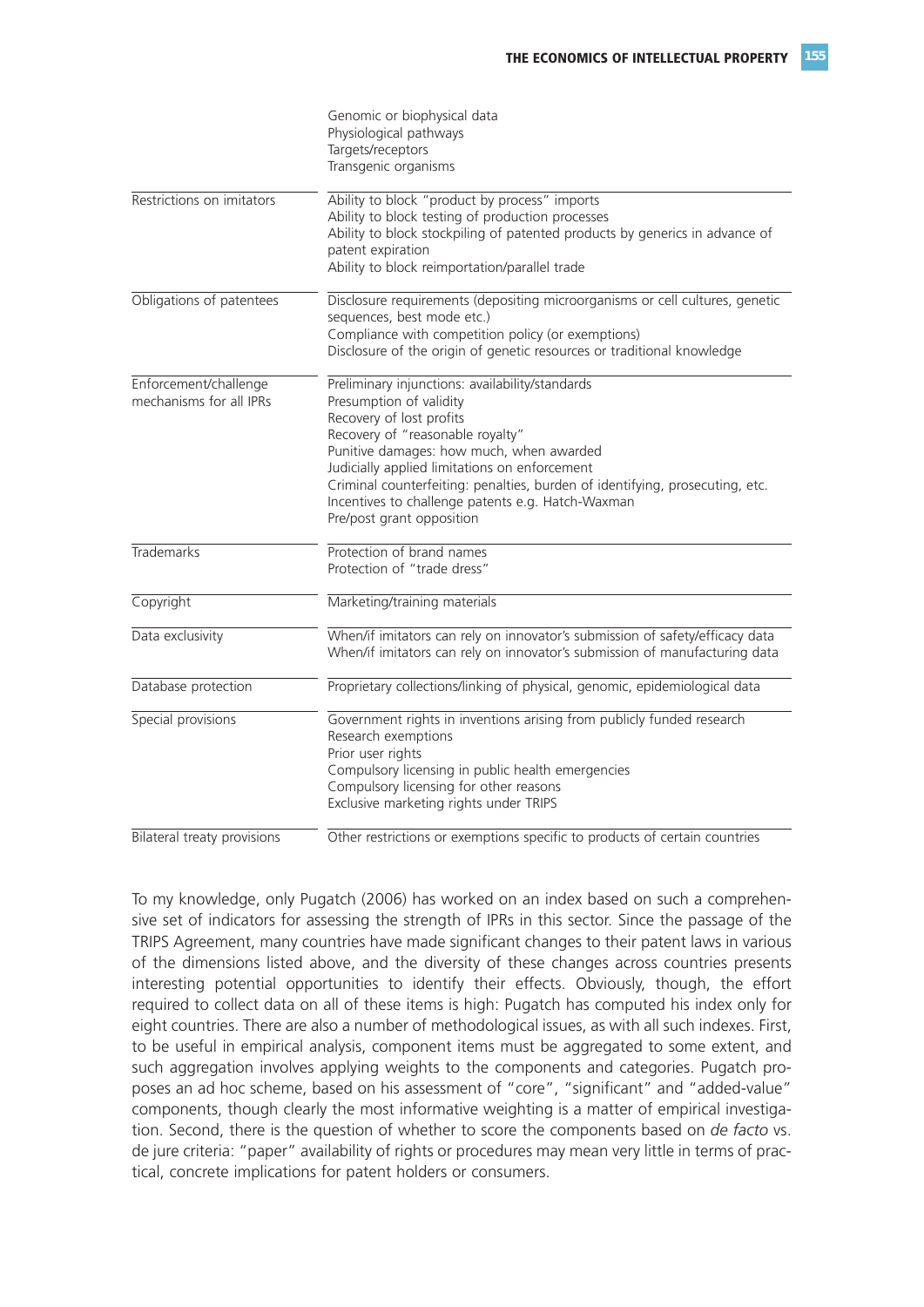It should, therefore, be a priority to construct (and publish) this type of index for a wide range of countries; to do this both on a "look back" and continuing basis, e.g. 1990, 1995, 2000, 2005, 2010, and to use a similar methodology to construct indexes relevant to other sectors, e.g. the complex/cumulative technologies such as software, telecommunications, semiconductors.

In addition, it would be helpful to supplement this type of index with a more subjective, summary approach based on surveying stakeholders. Surveys of R&D managers in the US and other OECD countries (Levin et al, Cohen et al, EU Community Innovation Survey) have been very informative about business decision-makers' evaluations of the competitive impact of IPRs, and remain the only way of assessing (a) the importance of other appropriability mechanisms and (b) stakeholder perceptions of the *de facto* strength of IPRs. It would surely be helpful to collect such data on perceptions of the strength of IPRs in this sector and others on a regular basis by surveying/interviewing stakeholders in a range of countries. (See, for example, the surveys conducted by Lanjouw and Cockburn (2001) and Lanjouw and MacLeod (2005) and Gehl Sampath (2005) in India). An alternative and very interesting approach is that of Sherwood (1997) who presented subjective estimates of the strength of IPRs in 18 different developing countries in the mid-1990s based in large part on his personal experience working as a practitioner in this area.

## **2.2 Pricing**

Remarkably little is known about international differences in the pricing of pharmaceuticals and their relationship to IPRs. Reliable data are very difficult to find outside the OECD countries, and even within the OECD, cross-country comparisons are difficult to perform. Danzon and Kim (1998) highlighted the substantial methodological difficulties inherent in comparing drug prices across countries, concluding that highly misleading results could be obtained unless comparisons are based on a comprehensive or representative sample of products, and price differences are appropriately weighted using standard index number methods. However, because of variation in packaging, formulation, dosage forms and strength, assembling large enough representative samples of comparable products is very difficult and most published research has focused on small numbers of drugs and small numbers of countries.

Critically, "list" prices of branded products are likely to be a very poor guide to prices actually paid by consumers and other payers in both developed and developing countries. Government procurement or negotiations by other large purchasers such as insurers are known to result in very substantial "invisible" discounts. Even where discounts are not present, manufacturers' selling prices are only one component of the prices faced by end-users which often include substantial distributor and retailer margins, import duties, taxes, etc. Yet, data on actual transaction prices (and sales volumes) are not easy to obtain. Commercial market research firms such as IMS and Frost & Sullivan attempt to collect this type of data for a wide range of countries, but, as they are not easy for noncommercial users to obtain, their reliability is very difficult to assess.

The World Health Organization (WHO) and some nonprofit organizations have supported collection and publication of prices of selected drugs. Once such effort is the "spectrum of prices" of essential drugs published in the International Drug Price Indicator Guide (MSH (2007)) since 1986. Other initiatives are limited to specific drug classes, such as MSF's Guide on ARV Prices, or the various catalogs and price-reporting mechanisms sponsored by WHO for tuberculosis, malaria, and HIV/AIDS. As an alternative, WHO has endorsed an effort in conjunction with an NGO (Health Action International) to assemble a database on prices of a relatively small "core list" of drugs in a wide range of countries, built from voluntary surveys conducted by NGOs,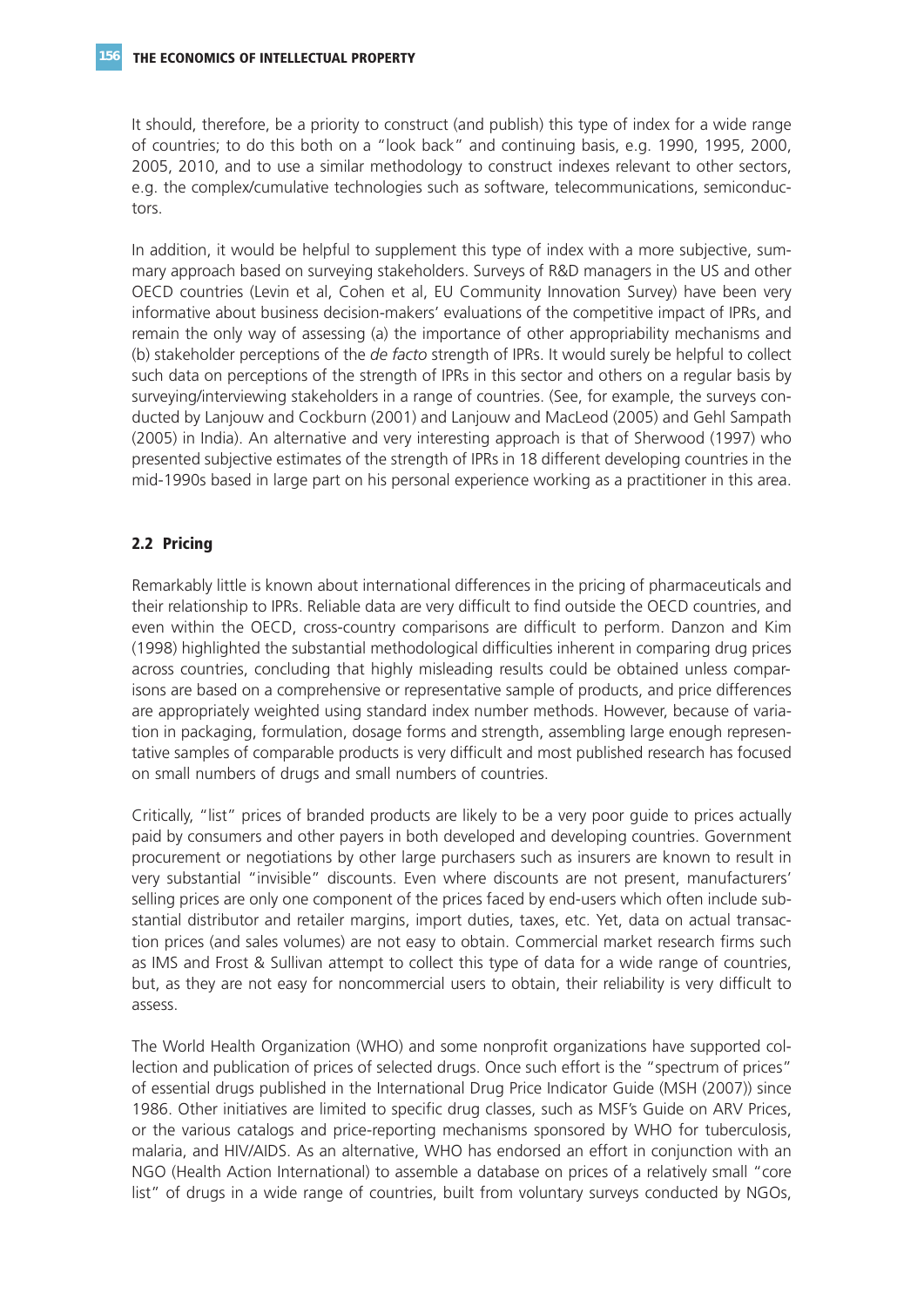government agencies, academic researchers and other interested parties (WHO/HAI (2003)). This project is potentially very useful, and reports submitted to date by participants provide interesting and valuable information on price dispersion, notwithstanding the difficulty of assessing the reliability and comparability of data collected from such heterogeneous (and self-selected) sources. Unfortunately, the complementary data on consumption volumes needed to construct price indexes – the most economically meaningful basis for making price comparisons across countries – from either of these sources are not readily available.

Even where price data have been obtained for a wider range of countries, great care must be taken to control for institutional differences in procurement, distribution and price regulation schemes. For example, Borrell (2007) conducted an unusually careful study of pricing of drugs used in ARV "cocktail" therapy for HIV/AIDS in 34 countries, finding substantial variation across and within countries, but was unable to fully control for "noise" in prices induced by off-invoice discounting by manufacturers and the impact of subsidized or donated supply and other factors. Notwithstanding these measurement difficulties, Borrell found that prices of these drugs were higher in countries with product patents for pharmaceuticals. This paper is exemplary in using a "quasi-experiment" methodology (see Meyer (1995)) based on assigning drug-country pairs to treatment and control groups which minimizes potentially important biases induced by the endogeneity of patenting decisions, and in carefully controlling for certain types of omitted factors using country and year fixed effects and interactions. It would certainly be worthwhile to test the robustness and generalizability of these findings by extending this study to more drug classes and more countries, and with price data obtained from alternative sources.

One important source of evidence on the relationship between patent protection and prices may be the impact of patent expiration and generic entry. In countries such as the US, with relatively little price regulation and a very competitive generic industry, patent expiration normally results in rapid entry by generics and substantial losses in market share for the brand. (See Caves, Whinston and Hurwitz (1991), Griliches and Cockburn (1995), Frank and Salkever (1997), Grabowski and Vernon (1992), Reiffen and Ward (2005), Scott Morton (2000) and others.) The substantial brand-generic price differences that emerge in these circumstances suggest that pharmaceutical prices may be much higher when protected by product patents than would otherwise be the case. But it is critically important to be careful about the counterfactual: almost all of these studies are of the US market, and reflect a specific competitive environment, regulatory provisions that promote generic entry (the Hatch-Waxman framework, see Grabowski and Vernon (1996)) and substitution of generics for brands, limited government purchasing or price regulation and a very large market size. In other developed countries with different institutions and industry structure, generic competition is often muted, and brand-generic price differentials can be much smaller (see Pammolli, Magazzini and Orsenigo (2002)). Unfortunately, very little is known about industry structure, regulation, and generic pricing and entry outside the OECD countries.

In some countries, an important source of competition for branded products is supply under compulsory licensing provisions, or imports of the branded product by third parties through parallel trade or "reimportation" (Scherer and Watal (2002)). These mechanisms – or the threat to resort to them – are occasionally used by governments to try to lower domestic prices and improve access. Compulsory licensing can also occur as the outcome of enforcement of competition policy provisions. However, the impact of these mechanisms can be difficult to gauge. Where issuance of compulsory licenses results in a highly competitive supply of generics, substantial price declines can be expected. Watal (2000) suggested price declines of 90 per cent for some drugs in India under a compulsory licensing regime. However, if issuance of a compulsory license does not result in vigorous generic competition, then the outcome can be that prices are somewhat lower, but not substantially lower, than those set by the patent holder – and the primary impact of the compulsory license being to shift profits among suppliers.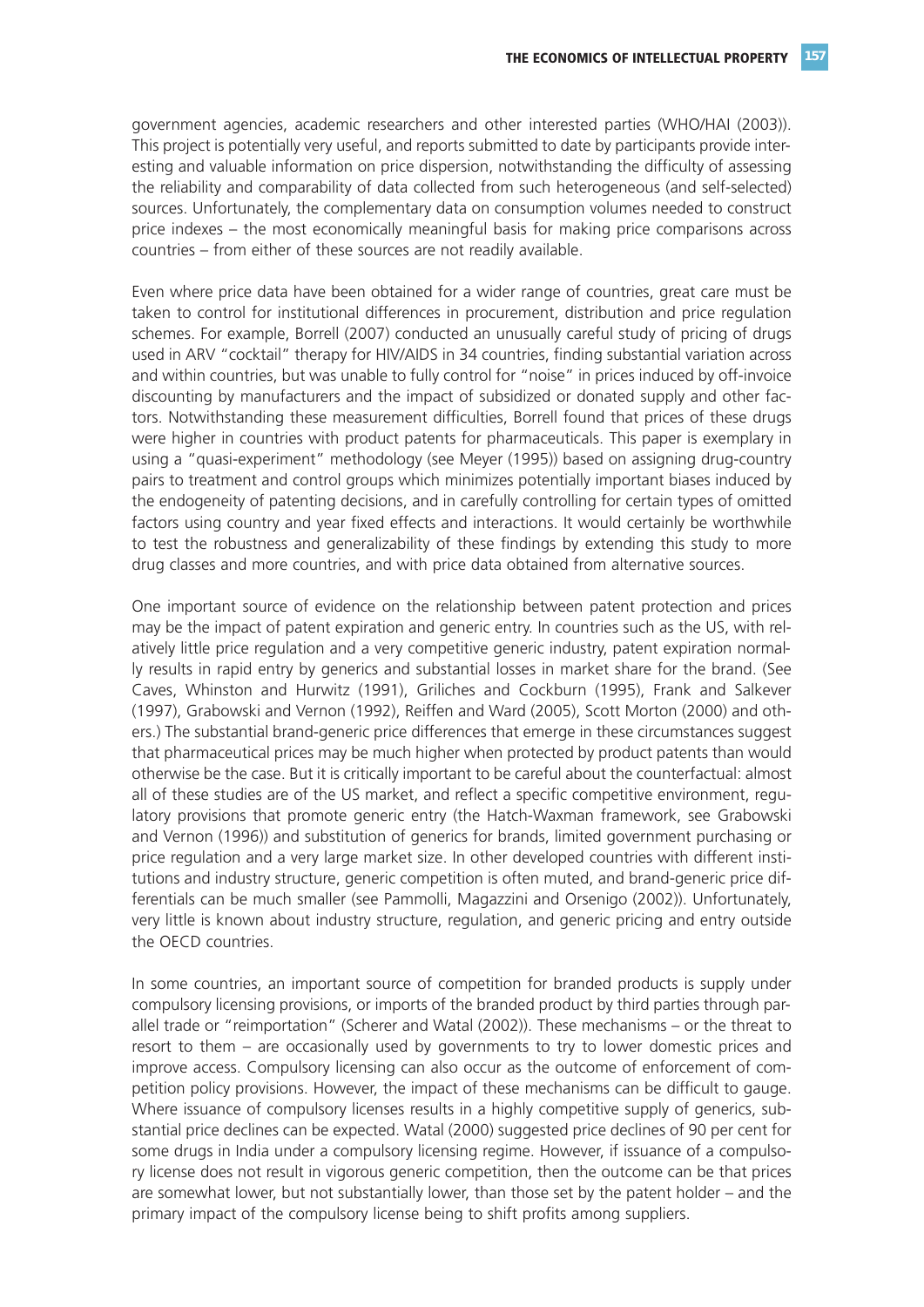Parallel trade is also a potentially powerful way to reduce domestic prices by allowing imports from lower-priced markets. Again, the impact of parallel trade can be difficult to assess. In some cases, parallel trade does appear to have lowered prices of some drugs in some countries quite substantially. But arbitrage between markets does not necessarily drive prices down to the level of the lowest-priced market unless the manufacturer is willing to supply unlimited amounts, and there is some evidence that the major beneficiaries of parallel trade in pharmaceutical products are intermediaries and arbitrageurs rather than final purchases in the importing country (see Kyle (2007a), Ganslandt and Maskus (2004) and Kanavos *et al* (2004)). Most of the work in this area has focused on the developed countries, and beyond some highly publicized cases, mostly involving HIV/AIDS drugs, there is relatively little systematic evidence on the impact of compulsory licenses and parallel trade on pharmaceutical prices in developing countries and smaller markets.

For some countries and diseases, donated or subsidized supply may be a significant portion of the total market. IFPMA (2007) catalogued large numbers of programs in which commercial entities supply free or low-cost products. There are also significant efforts by governments and private philanthropic entities to supply drugs and vaccines in various countries. These efforts may have significant economic impacts on the pharmaceutical market, for example by effectively segmenting the market on the demand side, or by impacting the commercial environment for for-profit distributors.

Data on these demand-side factors is not widely available. Donated or subsidized supply is very difficult to track in conventional economic data since it does not flow through normal commercial channels. The same holds for government procurement, which is rarely transparent. Assessing the nature, and impact of price regulation schemes is particularly challenging. Jacobzone (2000) is one of the only published sources to systematically catalog and compare price regulation schemes across countries (though confined to the OECD countries). Lanjouw (2005) collected summary information on price regulation for a wider range of countries. However, it is very difficult to characterize price regulation schemes without in-depth countryspecific knowledge of the relevant institutions and practices, and even more difficult to construct measures of their impact on prices that are comparable across countries.

While prices are likely to be an important determinant of access to drugs, consumption may also be stimulated by marketing and promotional efforts or constrained by other demand-limiting factors. Marketing and promotion of pharmaceuticals is generally believed to have a significant influence on consumption, but is a complex phenomenon: many countries regulate marketing of pharmaceuticals. For example, in some countries, marketing is only permitted if directed solely at physicians and other prescribers; in others consumers can also be targeted. Some countries closely monitor the content of advertising messages. Almost all the research on this topic has focused on the influence of marketing on the behavior of physicians in high income countries. Very little is known about the impact on drug consumption patterns of marketing by commercial and non-commercial entities in middle- and low-income countries (see the comprehensive review by Norris *et al* (2004)).

While marketing may increase drug consumption, a variety of institutional factors can restrict it. These include restrictions on what drugs are provided by national health care systems or are eligible for reimbursement under public or private insurance, limits on access to health care providers, the pricing and availability of complementary technology and services (e.g. diagnostic equipment or testing services) and the pricing and availability of substitute forms of treatment.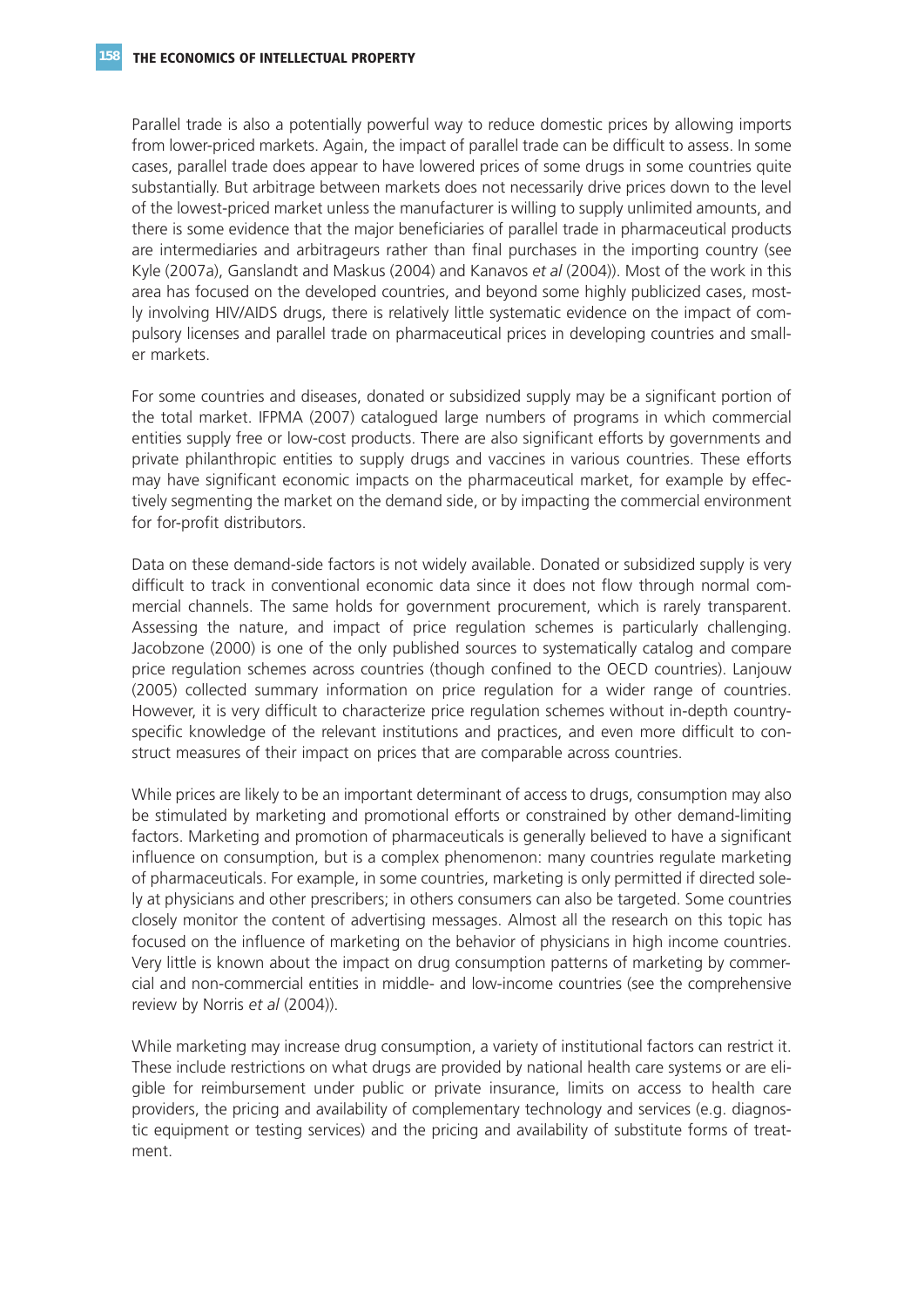Finally, very little is known about the economics of the distribution system for pharmaceuticals. The supply chain for these products is complex and subject to varying degrees of regulation in different countries. The competitiveness and efficiency of wholesale and retail distribution may be very important determinants of the price of drugs to end-users: in general, it can be expected that a highly regulated and highly concentrated supply chain will result in very high markups and inefficiencies, leading to high retail prices regardless of the patent status of products flowing through it.

Economic studies of the welfare impact of higher prices of pharmaceuticals (the assumed consequence of strengthened IPRs), therefore, face a number of challenges. Critical parameters in many of the studies which have attempted to predict the impact of introducing IPRs on both price levels and consumer welfare are price elasticities, about which very little is known. Subramanian (1994), Maskus and Eby Konan (1994), Watal (2000) and Fink (2001) attempted to compute the welfare impact of introducing IPRs for pharmaceuticals using varying degrees of sophistication in modeling industry structure, but rely crucially on assumptions about substitution between patented and non-patented drugs that would need to be tested empirically.

Very few studies have attempted to estimate price elasticities econometrically, and almost all of these have used data on the US market (see for example, Ellison *et al* (1997), Cleanthous (2003), Crawford and Shum (1999), Rizzo (1999)). For emerging markets, the single exception of which I am aware is the ambitious paper by Chauduri, Goldberg and Jia (2006) which takes on the challenge of estimating a demand system for a set of closely related drugs (fluoroquinolones) using Indian data. The very substantial negative impacts on welfare predicted by the model have attracted much attention. But it is important to note that these estimates were obtained using quite restrictive assumptions on functional form and identification, suggesting that additional econometric demand studies in emerging markets would be very helpful to put this result in context. Particularly useful would be studies of a wider range of drugs (e.g. those used for chronic as well as acute conditions), exploration of different functional forms (e.g. logit), and use of natural experiments or convincingly exogenous supply shocks for identification.

It may also be important to recognize consumer heterogeneity in these models. It has been suggested, for example, that in low- or middle-income countries "open market" transactions are priced based on demand from a small number of wealthy consumers, and that income distribution within a country is, therefore, an important factor (Wong (2003)).

#### **2.3 Access and Availability**

In addition to any effect on pricing of pharmaceuticals, IPRs may also have an important effect on health and consumer welfare by promoting more rapid diffusion of new drugs across countries. Studies of the timing of new drug launches across countries such as Kyle (2006) and (2007b) and Lanjouw (2005) show that there can be long delays before newly approved drugs become available outside the country in which they are first approved. Indeed in many instances, new drugs are never launched in a country. Kyle (2006) looked at drug approvals in the G7 countries and found that fewer than 4 per cent of "opportunities" (i.e. distinct instances of country/molecule/therapeutic class) to launch drugs were actually exploited. Lanjouw (2005) examined this phenomenon for a much larger set of countries, and focused on the influence of IPRs and price regulation, finding that in countries with weak IPRs and aggressive price regulation new drugs become available for sale (if at all) only with substantial delays.

However, identification of these temporal and geographic "gaps" in availability of new drugs is not straightforward. Because a single new active ingredient may be sold in a variety of chemi-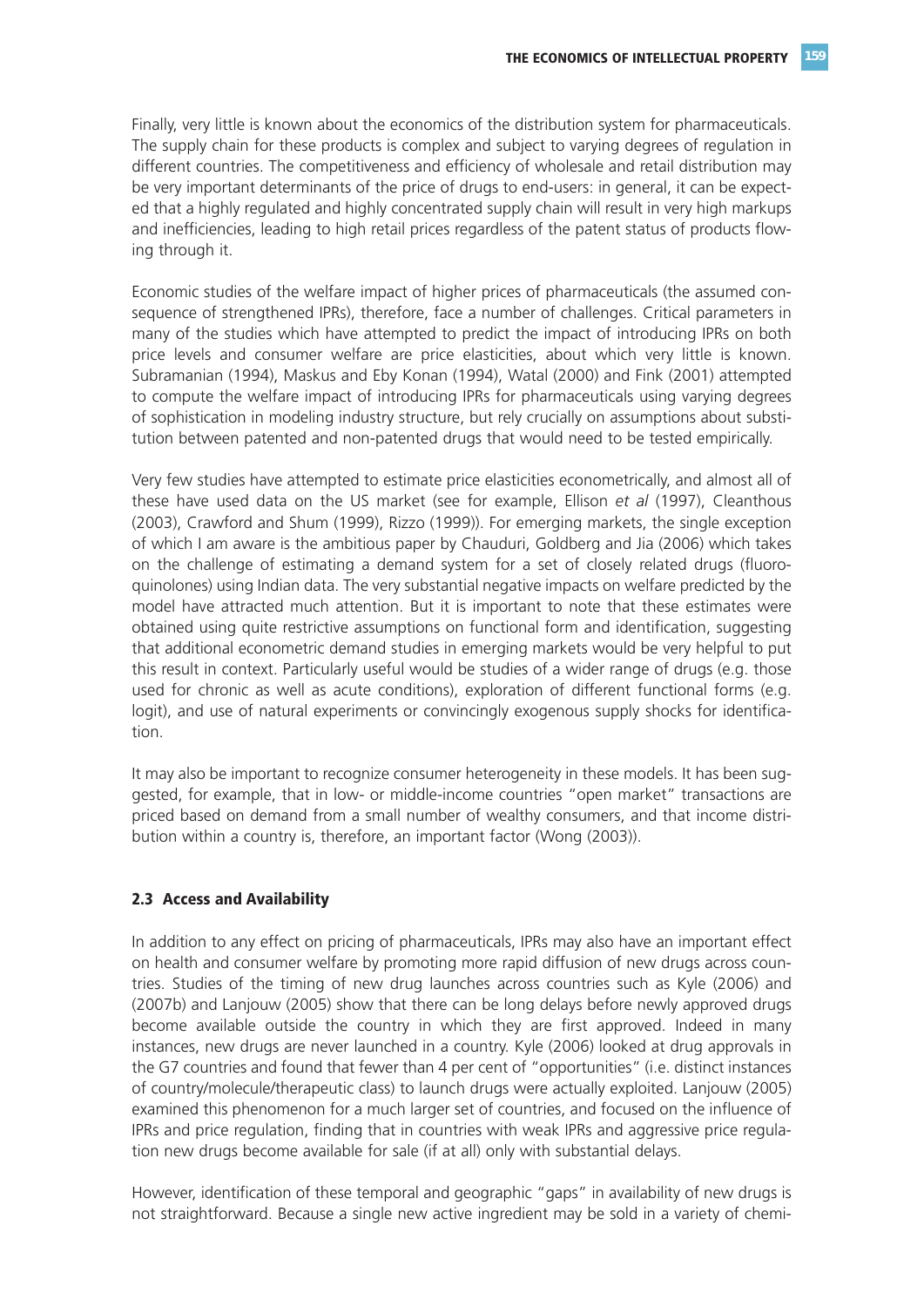cally distinct yet clinically highly similar variations, or sold in combination with other drugs, or sold under different names, simply establishing whether or not a new drug is being marketed in a given country can be formidably difficult. Neither is it clear how to establish the timing of when a drug becomes available: historical records on regulatory approval are difficult to access, and regulatory approval may not correspond to the drug actually being distributed.

Even if these data issues can be resolved, it is important to control carefully for differences across countries on a number of dimensions other than IPRs and price regulation: "market size" in the sense of income, population and health care expenditure clearly affect incentives to launch products, and at the level of specific diseases, prevalence, national conventions for medical practice, and availability of complementary technology also play an important role. Kyle (2007b) also identified an effect on the extent and timing of drug launches of variation in the capabilities and experience of the innovator company.

Conclusions about the impact of changes in IPRs on pricing and demand are difficult to reach without (1) reliable data on pricing and consumption across a wide range of drugs and (2) adequate controls for other factors affecting demand. There are a large number of open, important and factual questions about international differences in pricing, distribution and consumption of pharmaceuticals. What is the price of large "baskets" of directly comparable pharmaceutical products (appropriately weighted to reflect actual consumption patterns or "public health weights") in high-, middle- and low-income countries, and how has the price of these baskets changed over time within countries? Are these price levels and trends different for offpatent vs. patented products? How much intra-country dispersion is there in pricing, and how much does pricing vary across different distribution channels (retail pharmacy, hospital, public/voluntary sector)? To what degree do manufacturers or other participants in the distribution chain engage in intra-country price discrimination, and on what basis? Within a given country, what are the components of prices (manufacturer selling price free on board (FOB) at the shipper's location) and (inclusive of carriage insurance and freight (CIF) to the customer), local wholesaler acquisition price gross of tariffs or customs duties paid on imported products, distributor margin, retailer margin, dispensing fees, retail sales taxes, etc.)?

In addition to these factual questions about pricing, it is very important to identify aspects of the regulatory and policy environments which influence pricing and consumption. These include price controls or other forms of price regulation which can take a wide range of forms, such as direct price controls or regulation of margins at various points in the distribution chain, regulation of rates of return, price controls based on benchmarking of manufacturer prices against comparator countries ("international reference pricing"), therapeutic reference-based pricing schemes (such as those used in Australia, Germany and some parts of Canada) which cap insurance reimbursement within a therapeutic class at the price of a reference drug. Other important aspects of domestic pharmaceutical policy or market institutions include limits on access or consumption of drugs via formularies or other constraints on prescribing under government health plans or private insurance, utilization caps or reimbursement limits placed on specific drugs and operating on prescribers or patients, legal or regulatory frameworks that permit or encourage therapeutic substitution among drugs or brand-generic substitution within drugs by dispensing pharmacists.

### **2.4 Research and Development**

As with the demand side of the pharmaceutical market, a paucity of reliable, detailed data has limited research on the impact of IPRs on R&D in pharmaceuticals. At least as far back as Taylor and Silberston (1973) surveys of industry participants about the impact of patents on R&D incentives have found the pharmaceutical industry to be critically  $-$  and almost uniquely  $-$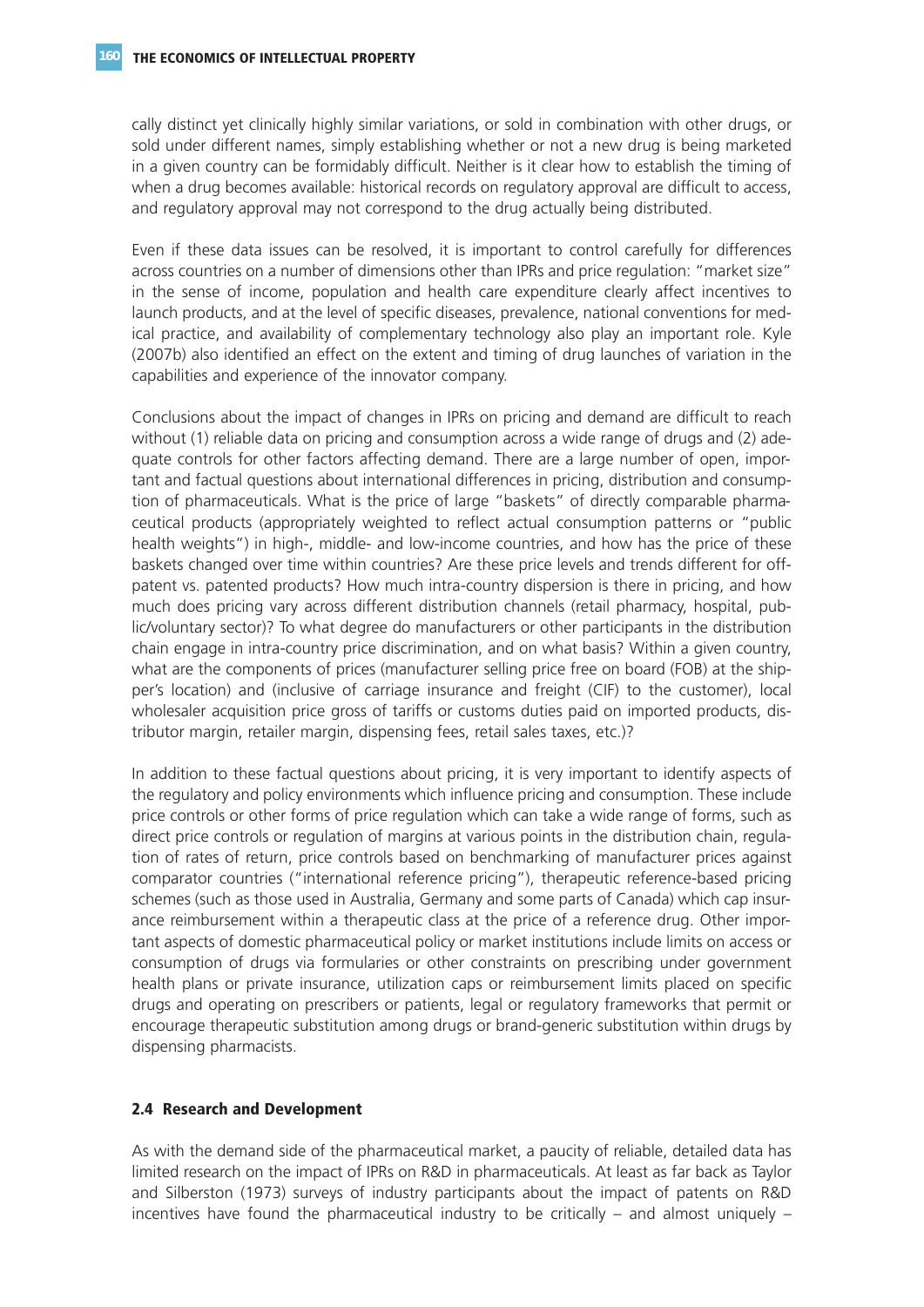dependent on patent protection.1 Other such surveys include Mansfield (1981), and more recently, Levin *et al* (1987) and Cohen *et al* (2000) and the various Community Innovation Surveys conducted in EU member states since the early 1990s. In these surveys, pharmaceutical companies show a very high propensity to patent, and research managers typically report that patents are very important to securing competitive advantage, or would reduce R&D by a very large fraction (>50 per cent) if patent protection for pharmaceutical products were removed. Some surveys connecting R&D incentives to patent protection outside the high-income countries have been conducted, but these are difficult to access, have not been published in international peer-reviewed journals and are not widely discussed. Lanjouw and Cockburn (2001) and Lanjouw and MacLeod (2005) reported results from surveying relatively small samples of managers of Indian pharmaceutical companies which suggest some sensitivity of R&D spending and project choices to the prospect of patent protection. However is it difficult to generalize from the case of India (which has a relatively large and well-established domestic pharmaceutical manufacturing industry) to other countries. There are also obvious difficulties inherent in trying to determine the impact of IPRs on R&D incentives through such surveys in circumstances where domestic R&D capabilities have yet to develop -perhaps because of historically weak or absent IPRs or other factors.

Broad-based statistical studies of the impact of changes in patent protection on R&D have found mixed effects. In an exemplary study, Qian (2007) found little evidence of a correlation between the strength of patent protection and a number of indicators of domestic innovation in pharmaceuticals in 92 countries, using a careful econometric methodology to control for other differences in country characteristics. Case studies of the impact of changing IPRs on pharmaceutical R&D expenditure in specific countries have found a range of effects. Scherer and Weisburst (1995) found no clear effect of introducing pharmaceutical product patents in Italy in 1982. However, introduction of a compulsory licensing regime in Canada in the 1970s resulted in a dramatic reduction in the amount of pharmaceutical R&D conducted in Canada, and its removal in the 1990s had an equally substantial positive effect (Padzerka (1997)). Indirect measures of the impact of changing IPRs on the profitability of R&D, such as estimates of the differential effect on stock market valuation of R&D-based pharmaceuticals firms vs. manufacturingoriented firms, suggest quite substantial effects in some countries (La Croix and Kawaura (1996), Kawaura and La Croix (1995)).

However, it is difficult to generalize from these episodes, particularly to countries with very different income levels or countries with very little existing R&D capacity. Furthermore, the innovation process in this industry is increasingly complex, organized on a global scale, and involves a wider range of actors from both the for-profit and non-profit sectors, and the impact of changes in IPRs in a specific country on R&D incentives perceived by a pharmaceutical company is, therefore, increasingly difficult to assess. Beyond the most obvious – R&D expenditure – several distinct areas of potential impact of IPRs on the innovation process can be distinguished.

#### 2.4.1 Level of R&D Expenditures

In some circumstances, it is reasonable to expect that changes in a country's IPRs affecting pharmaceuticals will result in changes in R&D spending, and efforts to track R&D expenditures by domestic firms, receipt of payments for contract R&D, venture capital investments and other sources can be a useful indicator. It may also be useful to look at complementary forms of R&D investment, particularly by government or other non-profit actors in the form of direct expenditure, subsidies, grants, or investments in public-private partnerships (PPPs.) Even in countries with highly developed national statistical systems, consistently tracking the full range of such expenditures over time can be very difficult due to changing definitions of R&D or changing sampling methodology. Identification of any impact of changes in IPRs on R&D spending may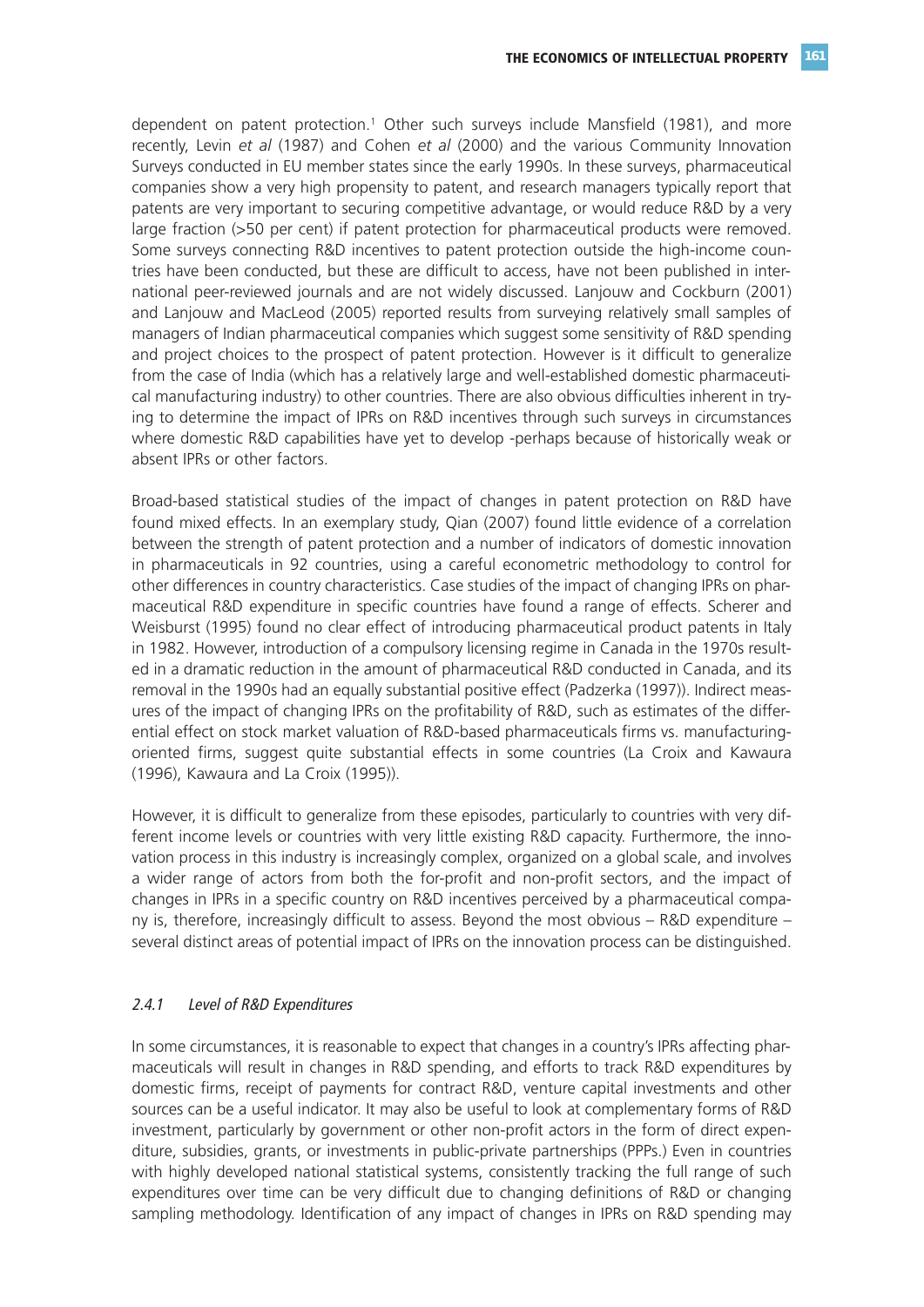therefore require the development of original datasets from primary sources such as company financial reports (see, for example, Arora *et al* (2008)).

However, even with comprehensive, high-quality data, the linkage between domestic IPRs and R&D expenditure may be difficult to observe in aggregate data, or for companies operating globally, or making the bulk of their sales outside the domestic market. The marginal impact of changing IPRs in a specific country on a global company's R&D incentives may be so small as to have no distinguishable impact on the overall R&D budget, or it may be significant, but "swamped" by other considerations, or its effect may be felt only gradually over time.

### 2.4.2 Location and Composition of R&D

Rather than looking to changes in the overall level of R&D spending, the impact of changes in IPRs may be most visible in their influence on the location and composition of the global R&D effort. Though pharmaceutical companies have always been able to operate R&D facilities largely independently from other activities, increased vertical dis-integration in R&D activities since the mid 1980s has further relaxed organizational constraints on the location of research activity, permitting extensive geographic reorganization of R&D across countries and regions, as well as vertical reorganization within firms. In the US, for example, "upstream" firms specializing in new technologies for drug discovery are now often located in different locations (such as Boston and the San Francisco Bay area) from those historically used by the "big pharma" firms concentrated in Philadelphia, New Jersey, Connecticut and the mid West.

Many factors drive these R&D location decisions, and the observed geographical distribution of research reflects complex tradeoffs among them. One the one hand, economies of scale and scope in performing R&D, the presence of internal knowledge spillovers, and costs of coordinating activity across dispersed units suggest that, all else equal, firms should limit geographic dispersion of R&D. Furthermore, some locations may be more intrinsically economically attractive because of lower costs, access to government subsidies or favorable tax treatment of R&D. Proximity to centers of academic excellence and other forms of non-commercial research also appears to convey benefits such as raised research productivity, see Furman *et al* (2006). On the other hand, these economic forces tending to concentrate R&D can be offset by the impact of public policy choices that give pharmaceutical companies strong incentives to maintain domestic R&D spending. For example, some countries, such as the UK, have explicitly linked the stringency of price regulation to local R&D spending levels (Bloom and Van Reenen (1998)). In other cases, such as Canada, local R&D spending has reflected an explicit political bargain to avoid compulsory licensing.

Historically, the US has been perceived by the industry as a very attractive location for pharmaceutical R&D because of its very limited use of price regulation and government purchasing, and strong patent rights. In contrast, in the late 1990s, EU governments became very concerned (see Gambardella *et al* (2000)) that overly aggressive price controls and hard bargaining by state purchasers were driving away investment in pharmaceutical R&D and adversely affecting the competitiveness of EU based companies, though there is little evidence of any major shift in R&D spending away from Europe. Episodes such as Canada's experience with compulsory licensing of pharmaceuticals in the 1970s and 1980s, or more recent examples such as the periodic heated disputes between OECD based companies and governments of developing countries over pricing of anti-retroviral drugs suggest that R&D location decisions may be quite sensitive to government policies directed at lowering the cost of acquiring pharmaceuticals. On the other hand, studies such as Chien (2003) of specific compulsory licenses suggest a muted response, if any, and critics of the industry argue that gains from lower prices more than offset any negative domestic impact from compulsory licensing.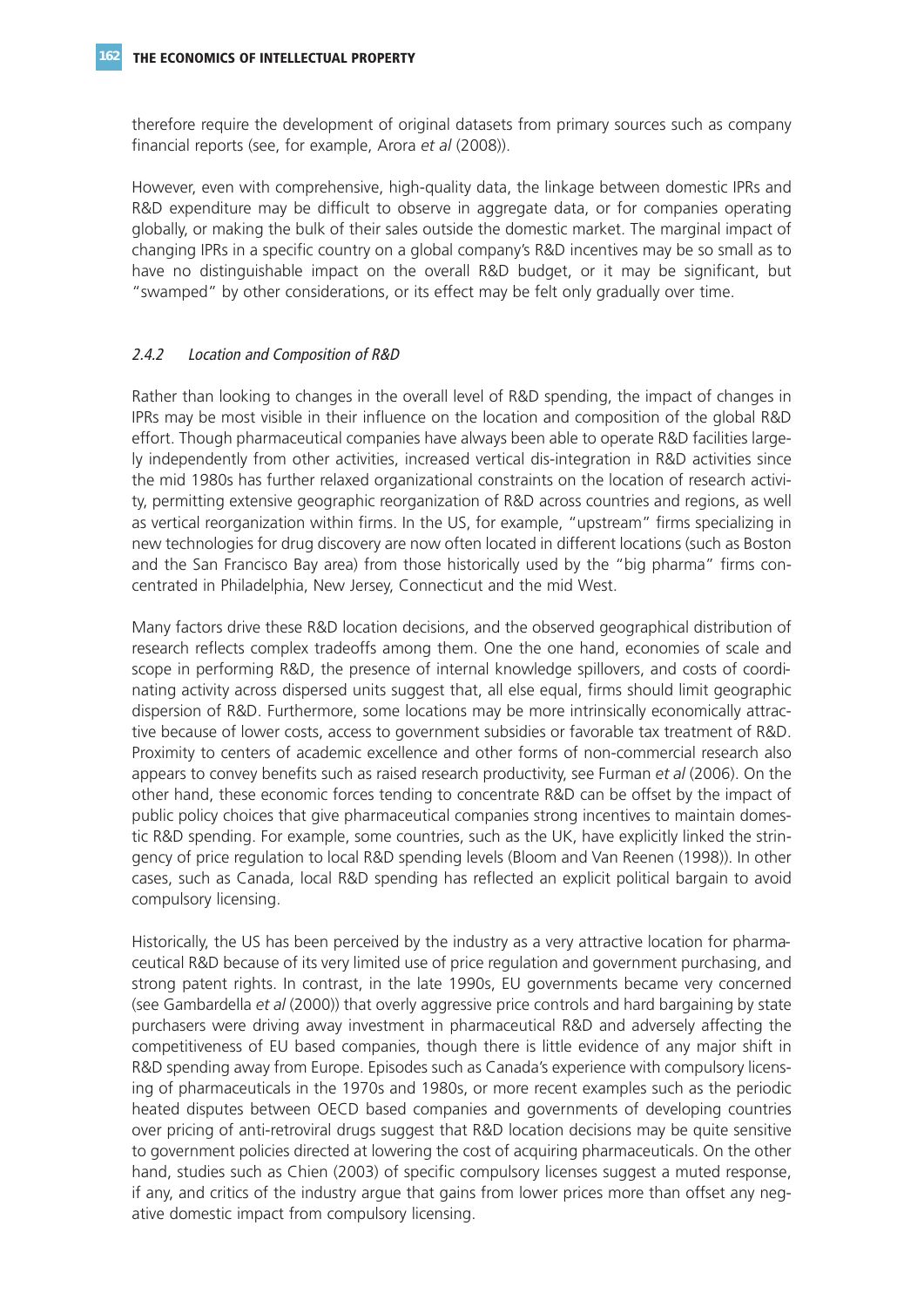Countries such as Australia, which have relatively stringent drug price controls, continue to face major challenges in attracting significant R&D investment by multinational drug companies, in spite of strong academic research capabilities, an attractive business environment and substantial public support of commercial biomedical research (Rasmussen (2003)). There is, however, little statistical evidence establishing strong causal relationships between the stringency of price controls and R&D location decisions.

Beyond these "price" drivers, several other factors have been identified as influencing R&D location decisions. These often work through indirect or unpriced effects such as knowledge spillovers that are conveyed by "open" publications, geographic proximity, or communication through informal professional networks rather than through economic transactions. For example, drug discovery laboratory sites tend to specialize in therapeutic areas or scientific disciplines and since proximity to publicly funded science appears to be an important determinant of research productivity, these often reflect local academic centers of excellence in particular fields. Furman *et al* (2006) showed that patenting by pharmaceutical companies is positively correlated with the volume of academic publications by "local" public sector scientists. The very substantial levels of publicly funded biomedical research in the UK, the US, and some other countries has, therefore, played an important role in sustaining similarly high levels of commercial investment in drug discovery in these countries.

More generally, like other knowledge-intensive activities, discovery research appears to display substantial agglomeration externalities. Drug discovery activity tends to "cluster" in a small number of locations around the world: many major discovery laboratories are located in New York/New Jersey/Connecticut SMSA, Boston, the San Francisco Bay area, the suburbs of Philadelphia, the Research Triangle in North Carolina, the Rhine Valley, the suburbs of London, Stockholm and Tokyo/Kansei.

These are conspicuously not low-cost locations, so this clustering suggests substantial offsetting economic benefits derived from being co located with other firms. Beyond the role of localized knowledge spillovers, benefits from co location with other pharmaceutical firms include access to skilled labor and "infrastructure" in the form of specialized services and suppliers, and efficient interaction with collaboration partners.

The final factor that may affect R&D location decisions is the strength of IP protection. Though there is no obvious connection between the degree of patent protection in the local product market and the productivity of R&D conducted in any given country, the nature of a country's IPR regime appears to affect multinationals' willingness to conduct R&D activities there. (See Arora, this publication, Branstetter, Fisman and Foley (2006), Smarzynska Javorcik (2004)). This may be because weak patent protection for products often correlates with weak legal protection of other forms of intellectual property such as trade secrets and associated contractual agreements with employees and suppliers, and limited avenues to enforce these rights. Both patent and non patent protection of intellectual property play an important role in maintaining exclusive access to, and control over, proprietary knowledge, and in countries with weak intellectual property, companies may have well-founded concerns about "leakage" of valuable information to local competitors. Unfortunately, summary indexes of IP protection such as the Ginarte Park indexes give only a partial view of appropriability conditions, and, therefore, crosscountry regression analyses based on such measures cannot easily address these issues.

Zhao (2005) argues that weak IP regimes need not deter R&D investment by multinationals: in the absence of strong IPRs, companies can nonetheless develop alternative mechanisms for realizing returns on innovation and intellectual property. These mechanisms include rapid "internalization" of knowledge through efficient internal organizational processes and control of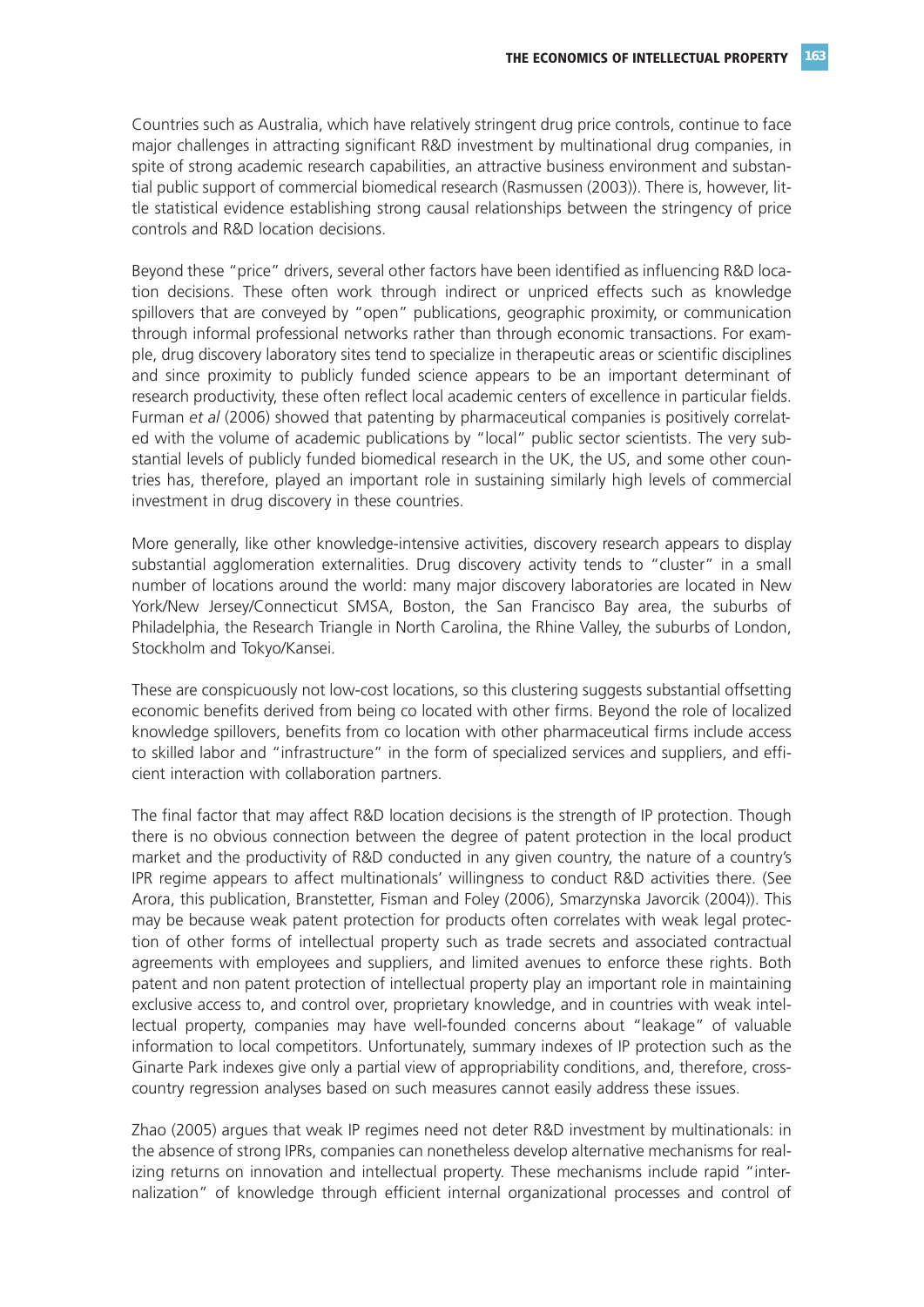complementary assets, and may make it possible to profitably exploit low prices of R&D inputs and under-utilized domestic innovation capabilities. However, this argument is most appealing for technologies that have a substantial tacit component, are strongly complementary to other protected assets held by the firm and have rapid development cycles. This is not the case for pharmaceutical R&D, where results from R&D are often easy to "externalize" and imitate, and product lifecycles are measured in decades.

Not surprisingly, therefore, R&D activity in pharmaceuticals has historically been concentrated in countries with strong and enforceable intellectual property and has only just begun to grow in countries that have recently adopted OECD-style patent systems under the provisions of the TRIPS agreement. It is, of course, difficult to assign causality from such observations: it may be that IPRs have been implemented or strengthened most quickly and extensively in those countries where the domestic pharmaceutical industry has greater influence on political processes. Nonetheless, political choices to subsequently weaken or limit patent protection on pharmaceutical products may have serious consequences for the development of nascent research sectors in some countries.

In India, for example, Arora, Branstetter and Chatterjee (2008) show a surge in R&D investment and in stock market valuation of research intensive companies, but it remains to be seen whether this trend is sustainable.

Proxy data on R&D activity, such as the location of inventors listed on US patent applications or PCT filings (see Cockburn (2008)), or location of clinical trial sites (see Thiers, Sinskey and Berndt (2007) and Berndt, Cockburn and Thiers (2008)) point to increasing geographic dispersion of R&D. This is at least correlated with the presence of IPRs, with the greatest growth in these measures occurring in countries which adopted stronger IPRs for biomedical inventions, even after controlling for other country attributes, such as costs of conducting clinical trials, GDP, medical infrastructure, human capital, and "e readiness." However, it is difficult to find a strong causal relationship in econometric tests of these relationships, and difficult to distinguish "pull" factors, such as lower costs or higher anticipated profits, from "push" factors, such as saturation of clinical research capacity in traditional locations.

Development of better data on R&D activity in this sector at the country level, particularly on contract and collaborative research arrangements, would be very helpful as would further detailed country studies such as Arora, Branstetter and Chatterjee (2008). Very little is known, for example, about the nature and extent of pharmaceutical R&D activity in China (which is widely believed to be likely to become a significant player in biomedical R&D) or in many other developing countries.

A final area where IPRs may have an impact on R&D is on the composition of expenditures. Incentives to develop drugs for specific diseases are clearly affected by the prospective profitability of these markets, which is a function of anticipated market size and margins to be realized from serving them. It has often been observed that the bulk of innovation in pharmaceuticals has been targeted at the "large" markets created by the combination of patent protection with population size, income and disease incidence in OECD countries. In contrast, a very small fraction of the global R&D effort has been directed at diseases which are "small" markets in the sense of being relatively rare, or prevalent in low-income populations or in countries with limited profit potential. Patent protection can, therefore, play a significant role in driving the composition of R&D if it effectively increases market size for neglected diseases. Lanjouw and Cockburn (2001) found some evidence that the prospect of IPRs in developing countries was stimulating R&D expenditure in the mid-1990s on tropical diseases prevalent in countries which had previously lacked patent protection. In a more recent study using IMS R&D Focus, a com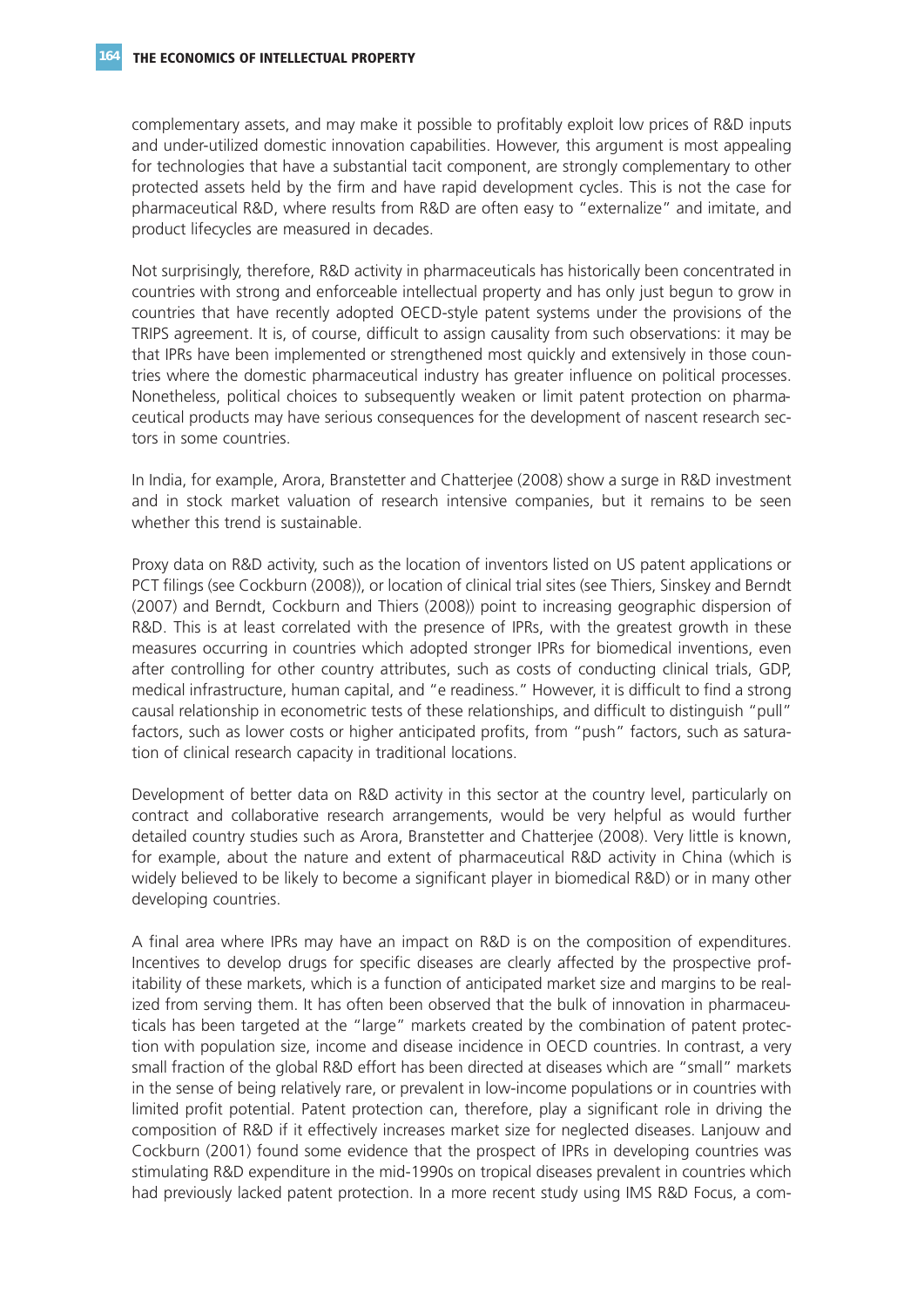mercial database of R&D projects, Kyle and McGahan (2008) found similar results, though the effect is smaller than the association that they found between strengthening of patent rights in countries where neglected diseases are most prevalent and the number of R&D projects conducted on "global" diseases, for which the largest markets are in the developed countries. This is an issue which surely merits further study. More generally, looking beyond neglected tropical diseases it may also be the case that changes in the IPR regime in countries with patterns of disease incidence that are different from those of the historically patent-protected markets may have substantial effects on the composition of the global R&D budget.

Alternative models for providing incentives to conduct R&D on neglected diseases such as Advance Market Commitments have overshadowed IPRs in recent policy debates. This is a complex and interesting topic, see Kremer (2001) and Berndt *et al* (2006), and careful studies of how alternative incentive schemes such as AMCs work in practice would be useful. Interactions between AMCs and IPRs are poorly understood: while AMCs or other alternative mechanisms may be necessary to support investments in R&D directed at economically unattractive markets, patents may nonetheless play an important complementary role, or may be completely unnecessary (see Maurer *et al* (2004)).

#### 2.4.3 IPRs and the Market for Technology

IPRs clearly play a critical role in facilitating transactions in a "market for technology" that has come to play a central role in innovation in pharmaceuticals.

While this sector continues to be dominated by large integrated firms that conduct much of their innovative activity in house, recent decades have seen significant vertical restructuring of the industry and these firms increasingly rely on externally sourced R&D in both the discovery and development phases of research. In drug discovery, an active entrepreneurial sector that bridges academic and publicly funded research and industrial science has become a very important supplier of drug candidates and tools for performing R&D. In the development phase, specialist firms (contract research organizations (CROs)) now play a significant role in conducting clinical trials on behalf of the sponsor of a drug. The causes of this restructuring of R&D activity are complex, ranging from changes in patent law and practice that have extended exclusionary IPRs into "upstream" science, financial market innovations that have eased access to capital for early stage companies, and the development of institutions that have encouraged universities and public laboratories to actively promote commercialization.

One consequence of these changes is that pharmaceutical innovation now relies heavily on a complex web of contractual agreements linking a variety of actors at various stages of the drug development process. Danzon *et al* (2005) found that over one-third of new drugs approved between 1963 and 1999 originated in alliances between industry participants. Data on strategic technology alliances also shows an explosion of collaborative activity in the biomedical sector since the early 1990s, with many of these alliances spanning national boundaries.

While IPRs are often thought to support markets for technology, a counter-argument is often made that proliferation of patents may "choke" biomedical innovation by raising transaction costs (see Heller and Eisenberg (1998)). However, evidence on these issues is mixed: Walsh *et al* (2004) surveyed life scientists and found few adverse effects of patents. On the other hand, in one interesting study (Murray and Stern (2006)) patents were shown to negatively affect researchers' access to knowledge, as measured by citations. It would certainly be interesting to conduct similar studies of researchers located in emerging or transition economies, where the institutions of "open science" may receive different levels of funding from non-commercial sources, or operate within a different innovation system and cultural milieu.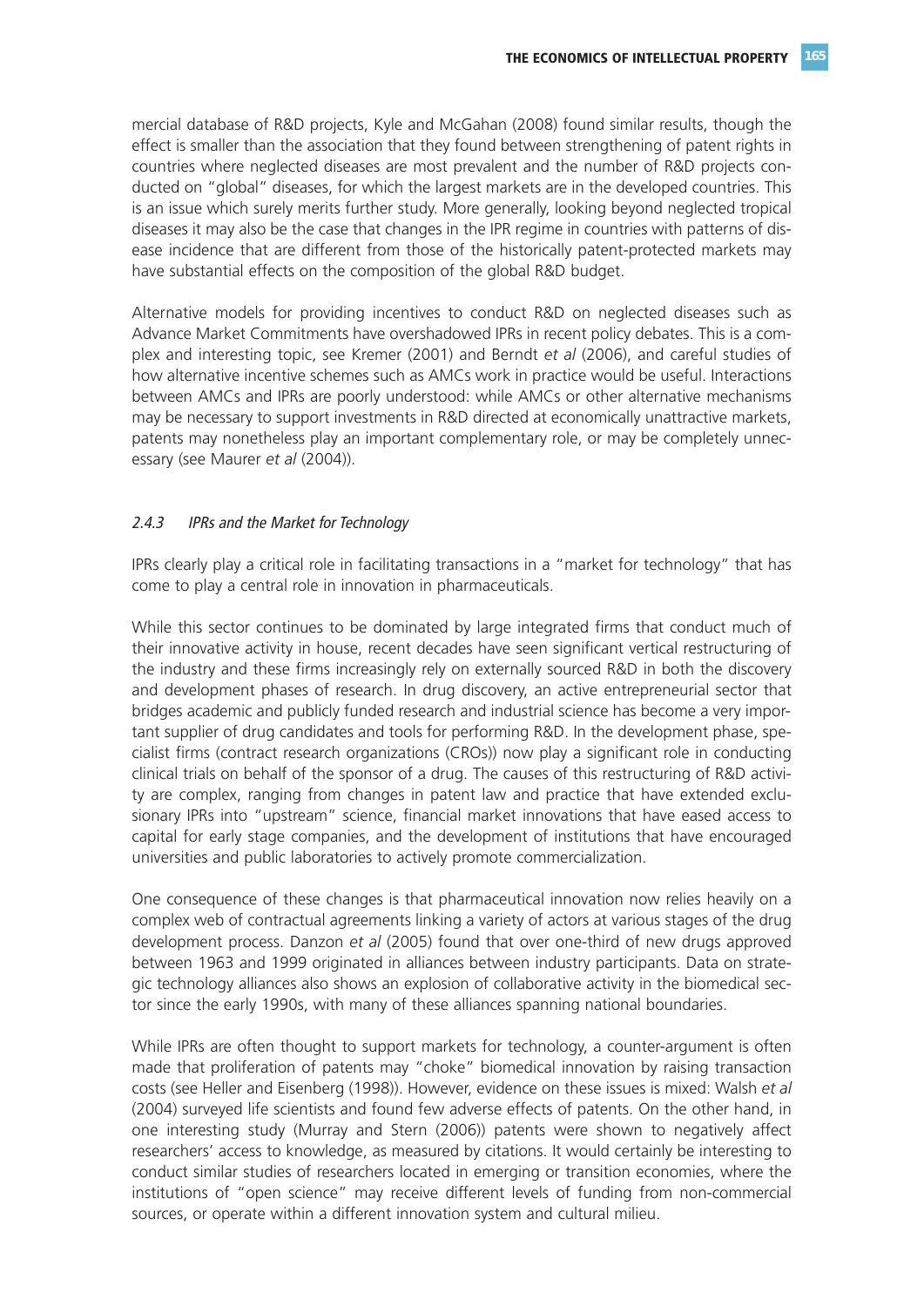A related issue, and another comparatively neglected area of research, is the contribution of the natural genetic and biological resources and associated traditional knowledge of developing countries to biomedical research. Anecdotal evidence suggests that the origin of many important pharmaceutical products can be traced back to such resources. However, there is very little systematic empirical work on this topic, and beyond the reporting of opportunistic attempts to obtain patents in the US on various traditional medicines, little analysis of the role of IPRs in promoting (or hindering) access to an important component of the "research commons".

IPRs play a critical role in facilitating and governing transactions in the market for technology (Arora, Fosfuri and Gambardella (2001)). Technology licensing, collaborative R&D, and contract research are very difficult to sustain on a commercial basis without well-defined and enforceable rights over research results. It is widely believed, therefore, that strengthening IPRs will not just promote domestic R&D activity, but will also stimulate trade in technology. However, direct evidence on these types of international technology flows is very difficult to measure in many contexts. License agreements and similar contracts provide one indicator, but licensing of technology is notoriously opaque, since firms rarely publicly disclose licensing transactions. Some licensing payments are tracked in trade statistics: Branstetter, Fisman and Foley (2006) use trade data to show how licensing payments received by US multinationals from their foreign affiliates changed following patent reforms. However, non-priced licensing transactions (such as cross-licenses) are largely invisible.

Further, royalties paid under license agreements are only one indicator of technology transfer. Patent citations have been widely used to track knowledge flows (Jaffe and Trajtenberg (2002), Peri (2005), Keller (2002)) but there are obvious endogeneity problems in using patents to track the impact of changes in IPRs, and such studies typically are restricted to citations made within the USPTO or EPO systems. One important mechanism may be strategic partnerships, joint ventures and collaborative agreements. Some, but not all, of such agreements are tracked in databases, but their purpose and the amount of resources involved are often difficult to determine. The picture is further complicated by parent-subsidiary relationships, and the possibility that economic flows are driven by tax and transfer pricing concerns.

### **2.5 Trade and Production**

IPRs may also play a role in driving patterns of trade and the national and international structure of production. Zuniga and Combe (2002) found dramatic changes in the industrial structure of pharmaceutical manufacturing in Mexico following the strengthening of IPRs on pharmaceuticals in the early 1990s. Similar "shake out" processes of consolidation among domestic manufacturers, and acquisition of domestic producers and "greenfield" FDI by foreign producers are apparently occurring in India and other countries, but are poorly documented.

Changes in the IPR regime may also be associated with a country's greater involvement in manufacturing and trade of pharmaceuticals and other knowledge-intensive goods. Delgado, Kyle and McGahan (2008) found that global trade in pharmaceuticals and related products has increased since the passage of the TRIPS agreement, relative to sectors identified as being less affected by its provisions. Koenig and MacGarvie (2008) found evidence that differences among European countries in the regulatory environment for pharmaceuticals influence foreign investment in manufacturing and marketing facilities, suggesting that variation in IPRs might have a similar impact in a wider sample of countries. Ahlering (2004) found little relationship between IPRs in a given country and the share of a pharmaceutical company's employment in that country, after controlling for "regulatory stringency", though in a relatively small sample of countries.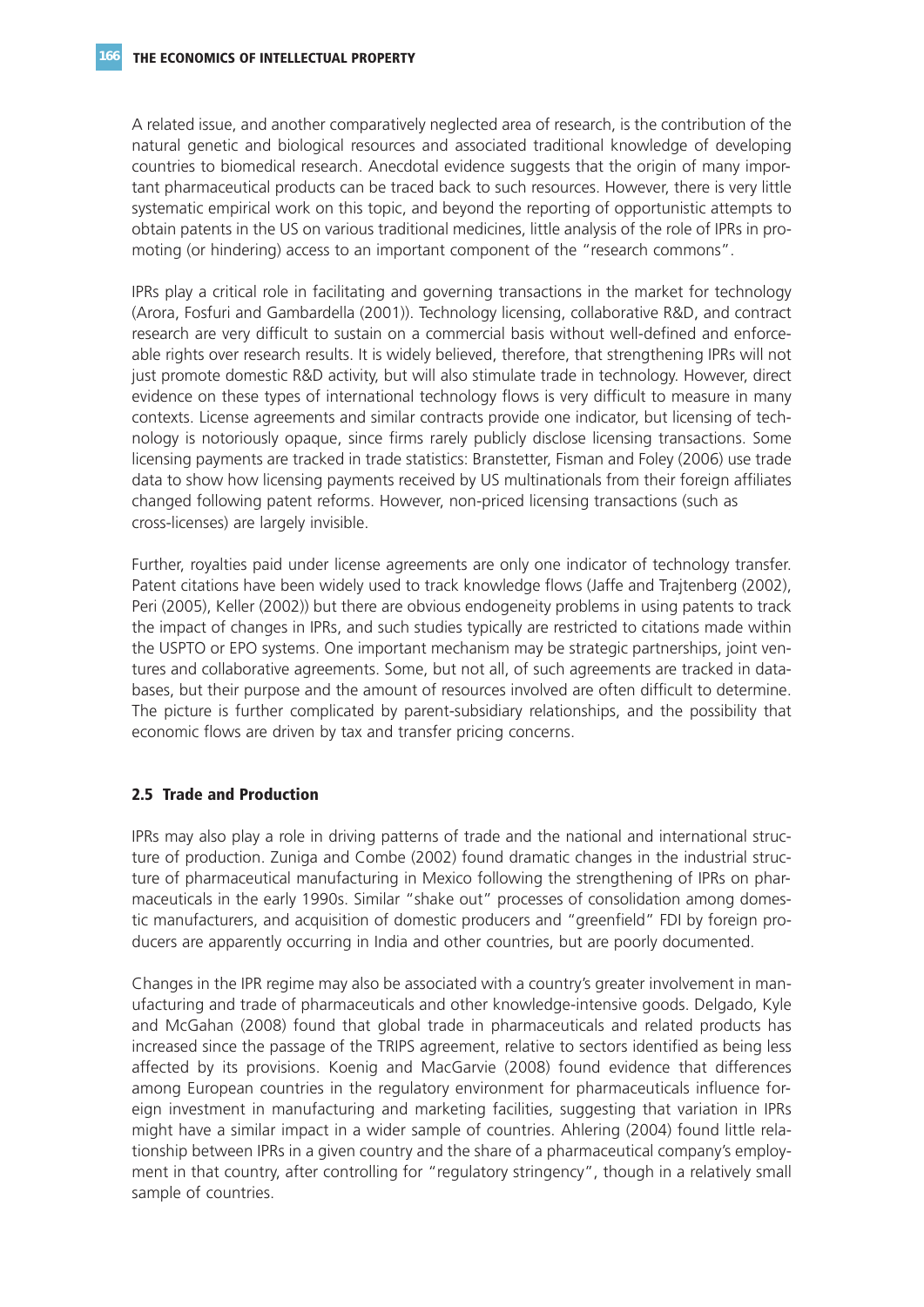## **3. A RESEARCH AGENDA**

Our understanding of the influence of IPRs on the world pharmaceutical industry would be advanced by research in all of the areas discussed above. There are numerous opportunities to inform policy using a variety of methods and approaches, conducted at a variety of levels. Informative methodologies include case studies, surveys and interviews, compilation and publication of high quality data sets and econometric modeling. Levels of analysis range from individual suppliers, distributors and purchasers, to country studies, to regional and international comparisons.

#### **3.1 Characterizing Pharmaceutical IPRs**

- It should be a priority to develop a comprehensive and multidimensional measure of the formal structure of IPRs in pharmaceuticals for a broad cross-section of countries, as described above.
- Country-based or cross-country surveys of a broad set of stakeholders (e.g. government and academic medical researchers, health care providers, branded and generic pharmaceutical company executives in R&D/marketing/public affairs/legal, import/export companies, wholesalers and retailers of pharmaceutical products, leading law firms) as to their perceptions of the strength and impact of IPRs would provide valuable context for discussion of policy issues, and a basis for measuring the *de facto* rather than *de jure* IPR environment.

#### **3.2 Pricing and Demand**

- Efforts should be undertaken to develop and disseminate comprehensive, accurate and well-documented data on pricing and consumption of pharmaceuticals in a large number of high-, middle- and low-income countries. Notwithstanding the importance of diseases or conditions such as HIV/AIDS, malaria and tuberculosis for global public health, and their prominence in public debates, it is important to cover as widely as possible the range of drugs. This type of data should feature:
	- Pricing of large "baskets" of directly comparable pharmaceutical products (appropriately weighted to reflect actual consumption patterns or "public health weights").
	- Tracking of consumption volumes.
	- Tracking of price levels and trends for off-patent (or multisource) vs. patented (or single source) products.
	- Tracking of dispersion in pricing within countries (e.g. by region, by urban vs. rural etc.) and by distribution channel (retail pharmacy, hospital, public/voluntary sector).
	- Tracking of components of prices faced by consumers or other end-user purchasers, such as manufacturer selling price FOB and CIF, local wholesaler acquisition price after tariffs or customs duties paid on imported products, distributor margin, retailer margin, dispensing fees, retail sales taxes, etc.
	- Tracking of the extent to which manufacturers or other participants in the distribution chain engage in intra-country price discrimination, and among which classes of purchasers (e.g. by income, insurance status, etc.).
	- Evaluation of the extent and quality of information about prices available to institutional or individual purchasers of drugs.
	- Careful characterization of the regulatory and institutional factors influencing pricing of pharmaceuticals: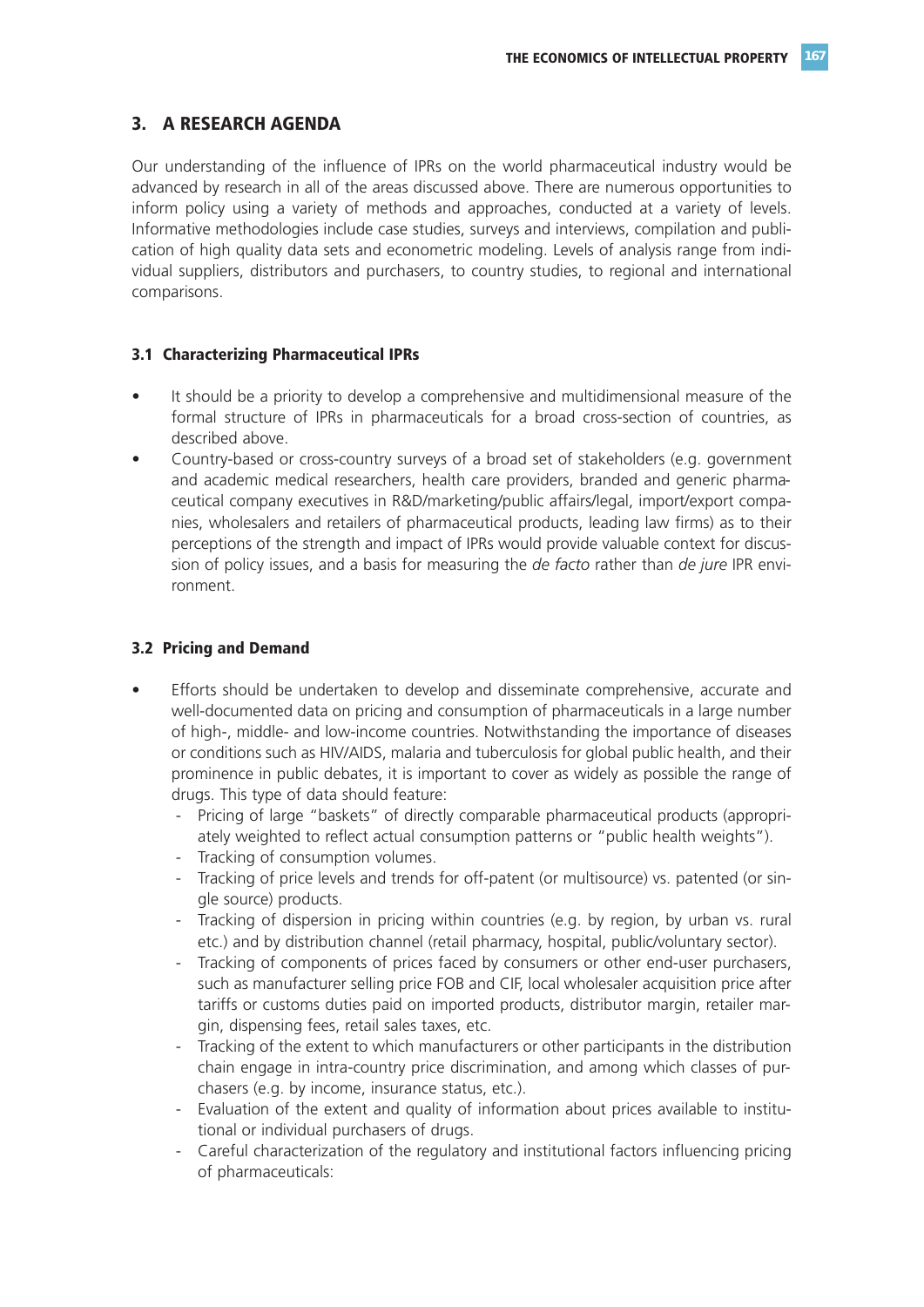- \* Price controls and other forms of price regulation, including direct price controls, regulation of margins at various points in the distribution chain, rate of return of profit regulation of manufacturers, benchmarking of manufacturer prices against comparator countries ("international reference pricing") and therapeutic reference-based pricing.
- \* Constraints on access or utilization of drugs through use of formularies or other limits placed on prescribing under government health plans or private insurance, such as quantitative limits placed on the volume of utilization of specific drugs, or reimbursement limits (or financial penalties) based on the volume of drugs prescribed.
- Legal or regulatory frameworks that permit or encourage therapeutic substitution by dispensing pharmacists.
- \* Legal or regulatory frameworks that permit or oblige substitution of generics for brands. What are the financial incentives to do so?
- Based on this type of data, analytical investigations of the following pricing issues would be very helpful:
	- Economics of the distribution channel: how do the manufacturer and non-manufacturer components of pricing vary with market structure and competitiveness at different points in the distribution chain?
	- Demand modeling: estimation of demand parameters (price elasticities, substitution, and income elasticities) for a variety of drug classes, using a variety of functional forms and estimation methods.
	- Economics of intra-country price discrimination.
	- Institutional and economic factors promoting or delaying access to newly developed drugs, such as IPRs, price regulation, health and safety approval processes, dissemination of information to prescribers, etc.

#### **3.3 R&D**

Studies of R&D and IPRs are generally frustrated by the paucity of consistently gathered and sufficiently detailed data on the full range of R&D activities. Outside the OECD countries, the consistency and quality of data on R&D expenditure is difficult to evaluate, and even within the OECD countries, data published by national statistical agencies is rarely broken down at the level of detail necessary to fully understand the economic and policy issues. Researchers may therefore be able to make major contributions by creating and analyzing data sets that cover the full range of R&D activities, gathered from sources such as surveys, analysis of company financial statements, review of international or local trade publications, or use of indirect indicators of innovative activity such as patent filings in various jurisdictions, publications in scientific journals or listings of clinical trial sites in published study protocols. Important aspects of innovative activity to track include:

- Measures of the volume of R&D activity and transactions in the market for technology as captured by:
	- R&D expenditure by commercial and non-commercial entities.
	- In-licensing and out-licensing agreements and payments.
	- Joint ventures and partnerships.
	- Grants or other forms of support provided to non-commercial entities.
	- Contract research services.
	- Formation of PPPs.
	- Acquisition or spin-out of research-based companies.
	- Investments in and sponsorship of training and skills development.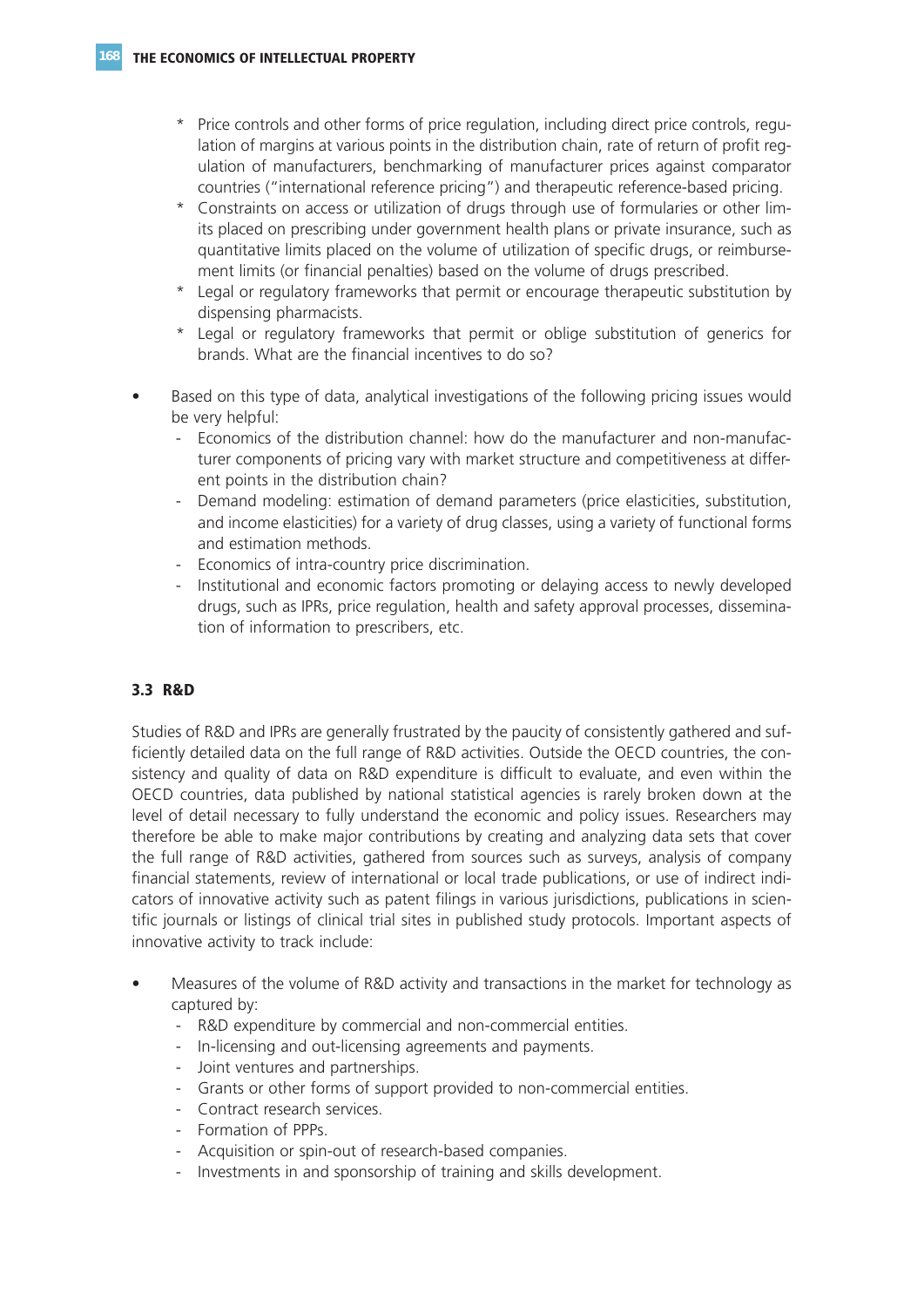- Nature and composition of R&D:
	- Pre-clinical vs. clinical research.
	- Disease areas targeted.
	- Scientific disciplines (e.g. molecular biology, medicinal chemistry, process engineering, computer modeling).
	- Medical/scientific specialties (e.g. toxicology, oncology, virology, immunology, cardiology, etc.).
- Beyond the essential task of documenting R&D activity in different countries, and correlating this with the IPR regime, there are many important open research questions in this area:
	- What are the forces driving agglomeration and clustering of R&D activity? What types of government policies spark and sustain development of clusters in this sector?
	- How integrated are world markets for critical research inputs such as highly trained individuals?
	- What are the time horizons over which investments in R&D are planned?
	- What is the relative importance of IPR regimes compared to other factors influencing the location and composition of R&D investments (tax treatment, expected local demand, general business environment, legal system, language, infrastructure and transportation, telecommunications, etc.)?
	- How important is the scale and quality of complementary public sector research and clinical capabilities?
	- Is there evidence that changes in IPRs are affecting access to basic research in emerging and transition economies?

#### **3.4 Trade and Production**

Open questions in this area include:

- The influence of IPRs on origin, volume and destination of trade in pharmaceutical products at various stages of the supply chain (finished products, active pharmaceutical ingredients (APIs), intermediates and raw materials.
- The influence of IPRs on intra- or inter-country transfer of process and manufacturing technology, particularly for biotechnology products.

## **4. CONCLUSION**

The pharmaceutical industry is unusually knowledge-intensive, and the economics of this sector are widely recognized to be unusually sensitive to IPRs. Some progress has been made in documenting and understanding the interactions between IPRs, complementary regulatory and policy provisions, the international expansion of the industry, and the implications of these for pricing and access to drugs, R&D, trade and production. However, opportunities abound for developing and analyzing more comprehensive data on this complex and critical sector, particularly in developing countries and countries with economies in transition.

#### **Note**

<sup>1</sup> Valuation studies based on renewal data suggest that patents are unusually valuable in the pharmaceutical sector (Schankerman (1998).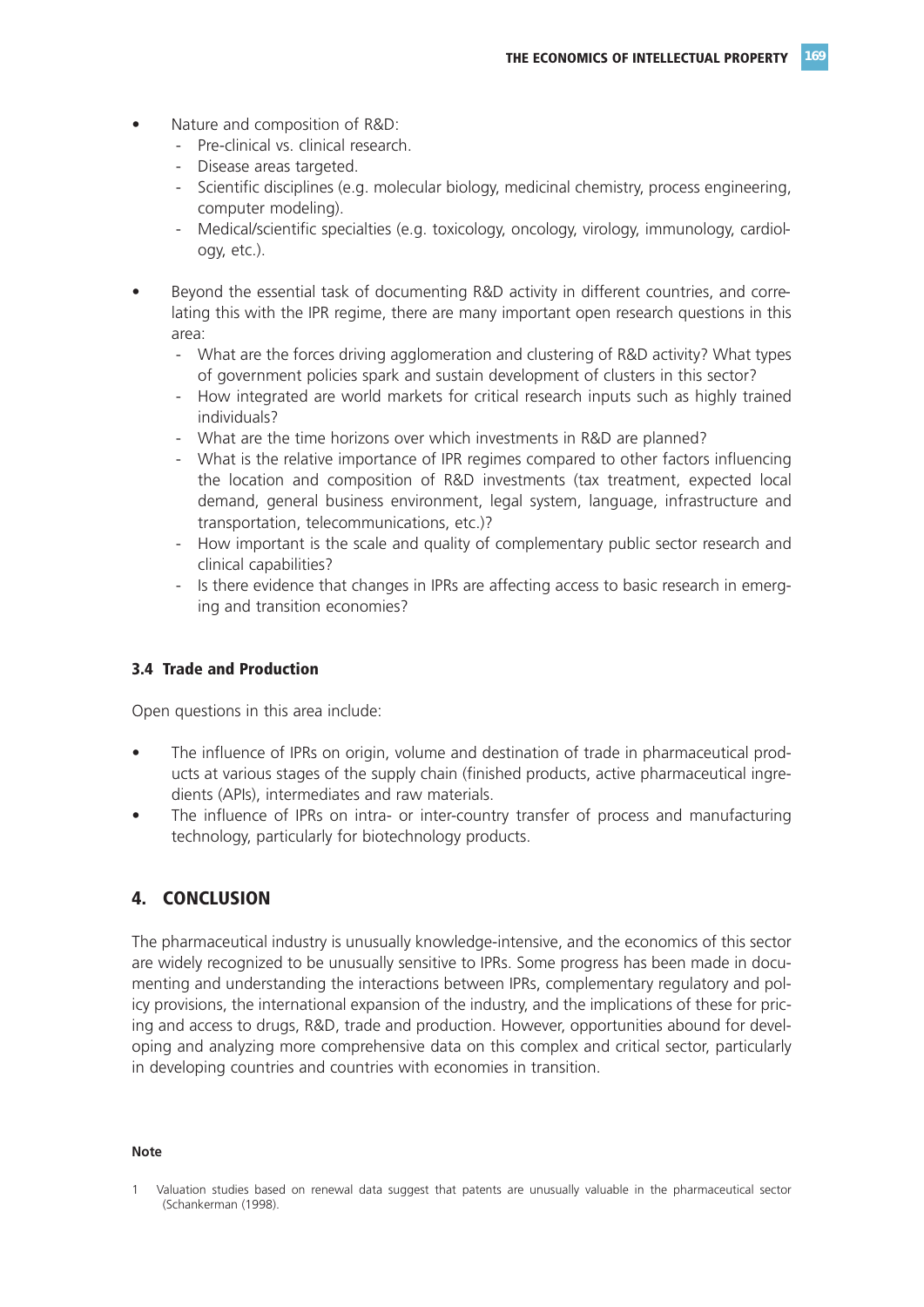#### **References**

- Aoki, R., K. Kubo and H. Yamane, 'Indian Patent Policy and Public Health: Implications from the Japanese Experience', *Working Paper*, University of Auckland, Department of Economics, 2006.
- Ahlering, B., 'The Impact of Regulatory Stringency on the Foreign Direct Investment of Global Pharmaceutical Firms', *Working Paper N. 280,* ESRC Centre for Business Research, University of Cambridge, 2004.
- Arora, A., L. Branstetter and C. Chatterjee, 'Strong Medicine: Patent Reform and the Emergence of a Research-Driven Pharmaceutical Industry in India', Paper presented at the NBER Conference on Location of Biopharmaceuticals, Savannah, US, March 7 8, 2008.
- Arora, A, A. Fosfuri and A. Gambardella, *Markets for Technology*, MIT Press, Cambridge, US, 2001.
- Berndt, E.R., I.M. Cockburn and F. Thiers, 'The Globalization of Clinical Trials For New Medicines Into Emerging Economies: Where Are They Going And Why?' Paper presented at the NBER Conference on Location of Biopharmaceuticals, Savannah, US, March 7 8, 2008.
- Berndt, E.R., R. Glennerster, M.R. Kremer, J. Lee, R. Levine, G. Weizsäcker and H. Williams, 'Advance Market Commitments for Vaccines against Neglected Diseases: Estimating Costs and Effectiveness', *Health Economics*, 16(5):491 511, 2006.
- Bloom, N. and J. Van Reenen, 'Regulating Drug Prices: Where Do We Go from Here?' *Fiscal Studies*, 19(3): 321 342, 1998.
- Borrell, J.R., 'Pricing and Patents of HIV/AIDS Drugs in Developing Countries', *Applied Economics*, 39: 505 518, 2007.
- Branstetter, L., R. Fisman and C. Foley, 'Do Stronger Intellectual Property Rights Increase International Technology Transfer? Empirical Evidence from U.S. Firm-Level Panel Data', *Quarterly Journal of Economics*, 121(1): 321 349, 2006.
- Caves, R.E., M. Whinston and M. Hurwitz, 'Patent Expiration, Entry and Competition in the US Pharmaceutical Industry', *Brookings Papers on Economic Activity: Microeconomics*, 1 66, 1991.
- Chaudhuri, S., P.K. Goldberg and P. Jia, 'Estimating the Effects of Global Patent Protection in Pharmaceuticals: A Case Study of Quinolones in India', *American Economic Review*, 96(5): 1477 1514, 2006.
- Chien, C., 'Cheap Drugs at what Price to Innovation: Does the Compulsory Licensing of Pharmaceuticals hurt Innovation?' *Berkeley Technology Law Journal*, 18: 1 57, 2003.
- Cleanthous, P., 'Pharmaceutical Demand and Welfare Implications of Innovation', PhD Dissertation, Yale University, 2003.
- Cockburn, I.M., 'State Street Meets the Human Genome Project: Intellectual Property and Bioinformatics', in *Intellectual Property Rights in Frontier Industries: Biotechnology and Software*, R. Hahn (ed.), AEI-Brookings Press, Washington D.C., 2005.
- Cockburn, I.M., 'Global Innovation in Pharmaceuticals', in *Globalization of Innovation: US Firms Competing in New World*, D. Mowery, J. Macher and S. Merrill (eds.), National Academies Press, Washington D.C., 2008.
- Cohen, W., R. Nelson and J. Walsh, 'Protecting Their Intellectual Assets: Appropriability Conditions and Why US Manufacturing Firms Patent (or Not)', *NBER Working Paper N. 7552,* 2000.
- Crawford, G.S. and M. Shum, 'Uncertainty and Learning in Pharmaceutical Demand', *Econometrica*, 73(4): 1137 1173, 2005.
- Danzon, P.D., S. Nicholson and N. Sousa Pereira, 'Productivity in Pharmaceutical-Biotechnology R&D: The *Role* of Experience and Alliances', *NBER Working Paper N. 9615,* 2003.
- Delgado, M., M.K. Kyle and A.M. McGahan, 'The Influence of TRIPS on Global Trade in Pharmaceuticals, 1994- 2005', Paper presented at the NBER Conference on Location of Biopharmaceuticals, Savannah, US, March 7-8, 2008.
- Ellison, S., I.M. Cockburn, Z. Griliches and J. Hausman, 'Characteristics of Demand for Pharmaceutical Products: An Examination of Four Cephalosporins', *RAND Journal of Economics*, 28(3), pp. 426 446, 1997.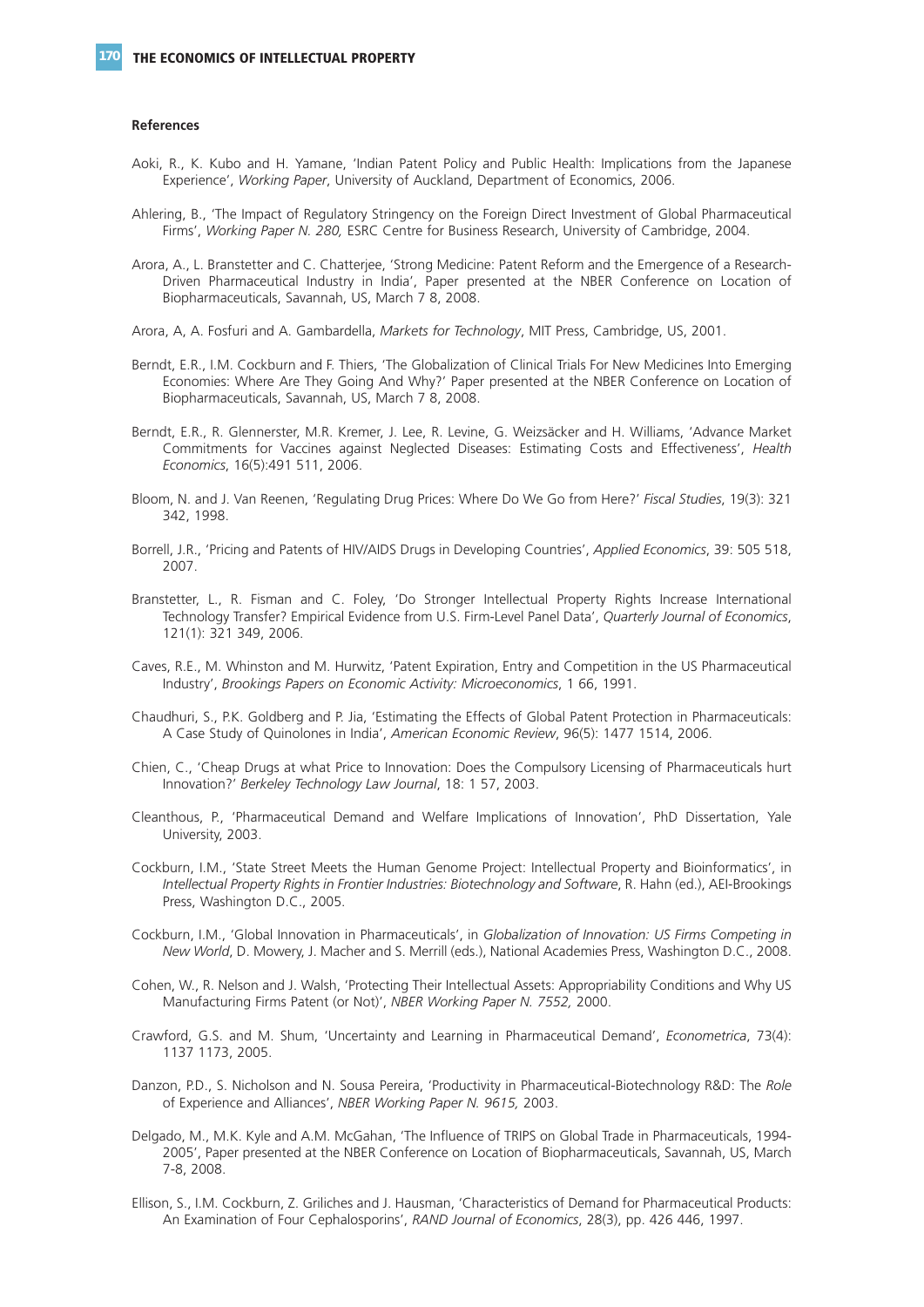- Fink, C., 'Patent Protection, Transnational Corporations and Market Structure: A Simulation Study of the Indian Pharmaceutical Industry', *Journal of Industry, Competition and Trade*, 1: 101 121, 2001.
- Frank, R. and D. Salkever, 'Generic Entry and the Pricing of Pharmaceuticals', *Journal of Economics and Management Strategy,* 6: 75 90, 1997.
- Furman, J., M.K. Kyle, I.M. Cockburn and R. Henderson, 'Public and Private Spillovers, Location and the Productivity of Pharmaceutical Research', *NBER Working Paper N. 12509,* 2006.
- Gadbaw, R.M. and T.J. Richards, *Intellectual Property Rights: Global Consensus, Global Conflict?,* Westview Press, Boulder, US, 1988.
- Gambardella, A., L. Orsenigo and F. Pammolli, *Global Competitiveness In Pharmaceuticals A European Perspective*, Report prepared for the Enterprise Directorate-General of the European Commission, November 2000.
- Ganslandt, M. and K.E. Maskus, 'Parallel Imports and the Pricing of Pharmaceutical Products: Evidence from the European Union', *Journal of Health Economics* 23: 1035 1057, 2004.
- Gehl Sampath, P., 'Economic Aspects of Access to Medicines after 2005. Product Patent Protection and Emerging Firms' Strategies in the Indian Pharmaceutical Industry', *Working Paper*, Institute for New Technologies, United Nations University, 2005.
- Ginarte, J.C. and W.G. Park, 'Determinants of Patent Rights: A Cross-National Study', *Research Policy*, 26: 283 301, 1997.
- Grabowski, H. and J. Vernon, 'Brand Loyalty, Entry, and Price Competition in Pharmaceuticals After the 1984 Drug Act', *Journal of Law and Economics*, 35: 331 51, 1992.
- Grabowski, H. and J. Vernon, 'Longer Patents for Increased Generic Competition: The Waxman-Hatch Act After One. Decade', *PharmacoEconomics*, 10(2): 110 123, 1996.
- Heller, M. and R. Eisenberg, 'Can Patents Deter Innovation? The Anticommons in Biomedical Research', *Science*, 28: 698 701, 1998.
- IFPMA, *Partnerships to Build Healthier Societies in the Developing World*, 2007.
- Jacobzone, S., 'Pharmaceutical Policies in OECD Countries: Reconciling Social and Industrial Goals', OECD Labor Market and Social Policy Occasional Paper #40, 2000.
- Jaffe, A.B. and M. Trajtenberg, *Patents, Citations, and Innovations: A Window on the Knowledge Economy*. MIT Press, Cambridge, US, 2002.
- Kawaura, A. and S.J. La Croix, 'Japan's Shift from Process to Product Patents in the Pharmaceutical Industry: An Event Study of the Impact on Japanese Firms', *Economic Inquiry*, 33(1): 88 103, 1995.
- Kanavos, P., J. Costa i Font, S. Merkur and M. Gemmill, 'The Economic Impact of Pharmaceutical Parallel Trade in European Union Member States: A Stakeholder Analysis', Special Research Paper, LSE Health and Social Care, January 2004.
- Keller, W., 'Trade and the Transmission of Technology', *Journal of Economic Growth*. 7 (1): 5 24, 2002.
- Koenig, P. and M. MacGarvie, 'Regulatory Policy and the Location of Bio-Pharmaceutical FDI in Europe', Paper presented at the NBER Conference on Location of Biopharmaceuticals, Savannah, US, 7-8 March, 2008.
- Kremer, M., 'Creating Markets for New Vaccines', in *Innovation Policy and the Economy, Volume 1*, A.B. Jaffe, J. Lerner and S. Stern (eds.), MIT Press, pp. 35 118, Cambridge, US, 2001.
- Kyle, M.K., 'The Role of Firm Characteristics in Pharmaceutical Product Launches', *RAND Journal of Economics* 37(3):602 618, 2006.
- Kyle, M.K., 'Strategic Responses to Parallel Trade', *NBER Working Paper N. 12968,* 2007a.
- Kyle, M.K. 'Pharmaceutical Price Controls and Entry Strategies', *Review of Economics and Statistics* 89(1): 88 99, 2007b.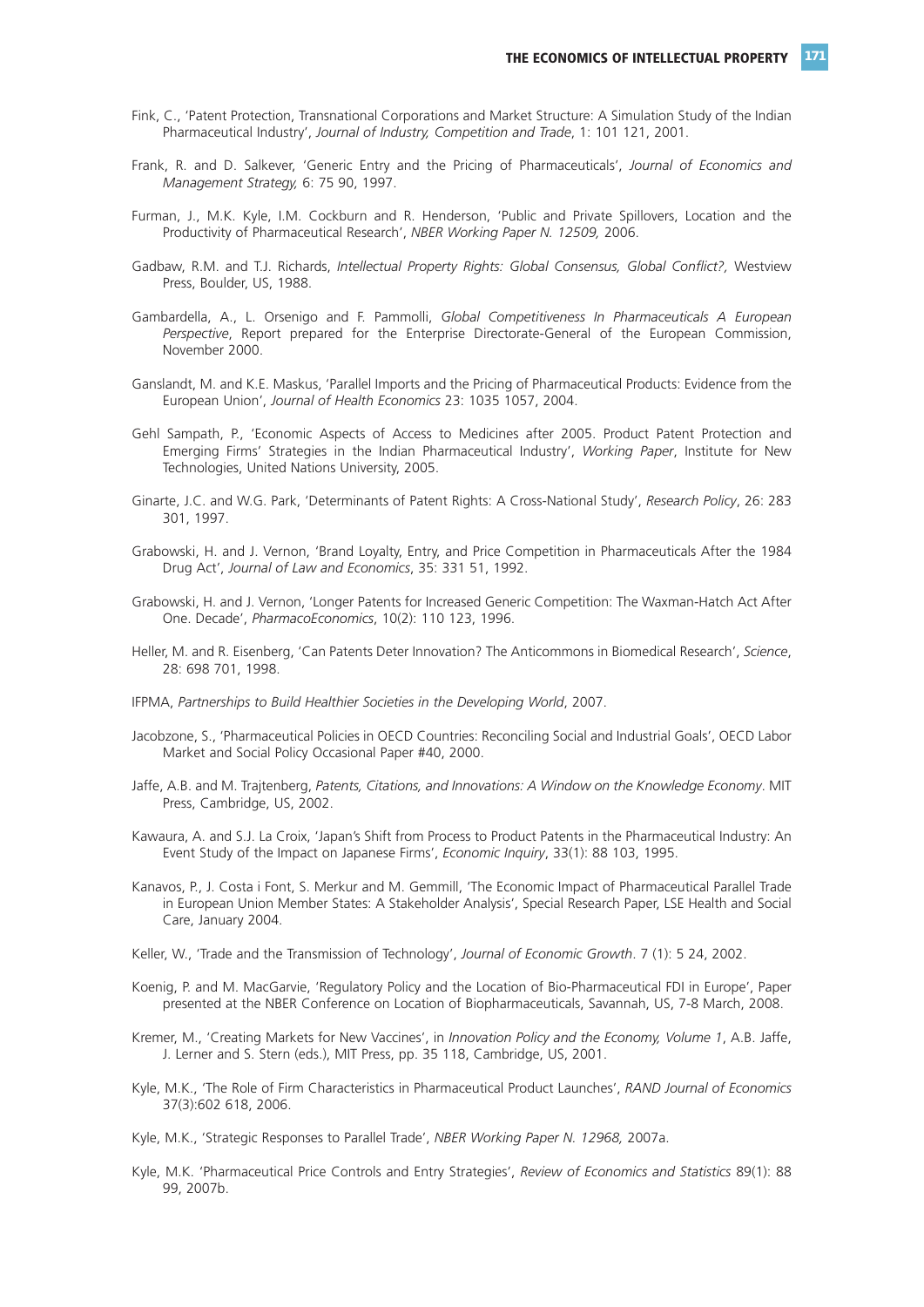#### **172 THE ECONOMICS OF INTELLECTUAL PROPERTY**

- Kyle, M.K. and A.M. McGahan, 'Investments in Pharmaceuticals Before and After TRIPS', Paper presented at the 8th Annual Wharton Technology Mini-Conference, April 25-26, 2008.
- La Croix, S. and A. Kawaura, 'Product Patent Reform and Its Impact on Korea's Pharmaceutical Industry', *International Economic Journal* 10: 109 124, 1996.
- Lanjouw, J.O., 'Patents, Price Controls, and Access to New Drugs: How Policy Affects Global Market Entry', *NBER Working Paper N. 11321*, 2005.
- Lanjouw, J.O. and M. MacLeod, 'Statistical Trends in Pharmaceutical Research for Poor Countries', *Working Paper*, UC Berkeley, 2005.
- Lanjouw, J.O. and I.M. Cockburn, 'New Pills for Poor People?: Empirical Evidence After GATT', *World Development*, 29(2): 265 89, 2001.
- Lerner, J., '150 Years of Patent Protection', *American Economic Review*, 92(2): 221 225, 2002.
- Maskus, K.E. and Eby Konan, D., 'Trade-Related Intellectual Property Rights: Issues and Exploratory Results', in *Analytical and Negotiating Issues in the Global Trading System*, A.V. Deardorff and R.M. Stern (eds.), Ann Arbor: University of Michigan Press, 1994.
- Management Sciences for Health, *International Drug Price Indicator Guide: 2007 edition*, Cambridge, US, 2007.
- Maurer, S.M., A. Rai and A. Sali, 'Finding Cures for Tropical Diseases: Is Open Source an Answer?' *PLoS Medicine* 1(3): e56., 2004.
- Meyer, B.D., 'Natural and Quasi-Experiments in Economics', *Journal of Business and Economic Statistics*, 13, 151 61, 1995.
- Murray, F. and S. Stern, 'Do Formal Intellectual Property Rights Hinder the Free Flow of Scientific Knowledge? An Empirical Test of the Anti-Commons Hypothesis', *Journal of Economic Behavior & Organization*, 63(4): 648 687, 2005.
- Nogues, J., 'Social Costs and Benefits of Introducing Patent Protection for Pharmaceutical Drugs in Developing Countries', *The Developing Economies*, 31: 24 33, 1993.
- Norris, P., A. Herxheimer, J. Lexchin and P. Mansfield, 'Drug Promotion: What We Know, What We Have Yet to Learn. Reviews of Materials in the WHO/HAI Database on Drug Promotion', WHO/EDM/PAR/2004.3, 2004.
- Padzerka, B., 'Patent Protection and Pharmaceutical R&D Spending in Canada', *Canadian Public Policy*, 25(1): 29 64, 1999.
- Pammolli, F., L. Magazzini and L. Orsenigo, 'The Intensity of Competition after Patent Expiry in Pharmaceuticals. A Cross-Country Analysis', *Revue d'Economie Industrielle*, N. 99, 2nd trimester, 107 131, 2002.
- Park, W., 'International Patent Protection: 1960-2005', *Research Policy* 37: 761 766, 2008.
- Peri, G, 'Determinants of Knowledge Flows and Their Effect on Innovation', *Review of Economics and Statistics*, 87(2): 308 322, 2005.
- Pugatch, M.P., 'Measuring the Strength of National Pharmaceutical Intellectual Property Regimes: Creating a New Pharmaceutical IP Index', *The Journal of World Intellectual Property*, 9(4): 373 391, 2006.
- Qian, Y., 'Do National Patent Laws Stimulate Domestic Innovation in a Global Patenting Environment? A Cross-Country Analysis of Pharmaceutical Patent Protection, 1978-2002', *Review of Economics and Statistics* 89(3): 436 453, 2007.
- Rapp, R.T. and R.P. Rozek, 'Benefits and Costs of Intellectual Property Protection in Developing Countries', National Economic Research Associates, *Working Paper N. 3*, 1990.
- Rasmussen, B., 'Aspects of the Pharmaceutical Business Model: Implications for Australia', *Draft Working Paper N. 15,* Pharmaceutical Industry Project Working Paper Series, Centre for Strategic Economic Studies, Victoria University of Technology, 2003.
- Reiffen, D. and M. Ward, 'Generic Drug Industry Dynamics', *Review of Economics and Statistics*, 87, 37 49, 2005.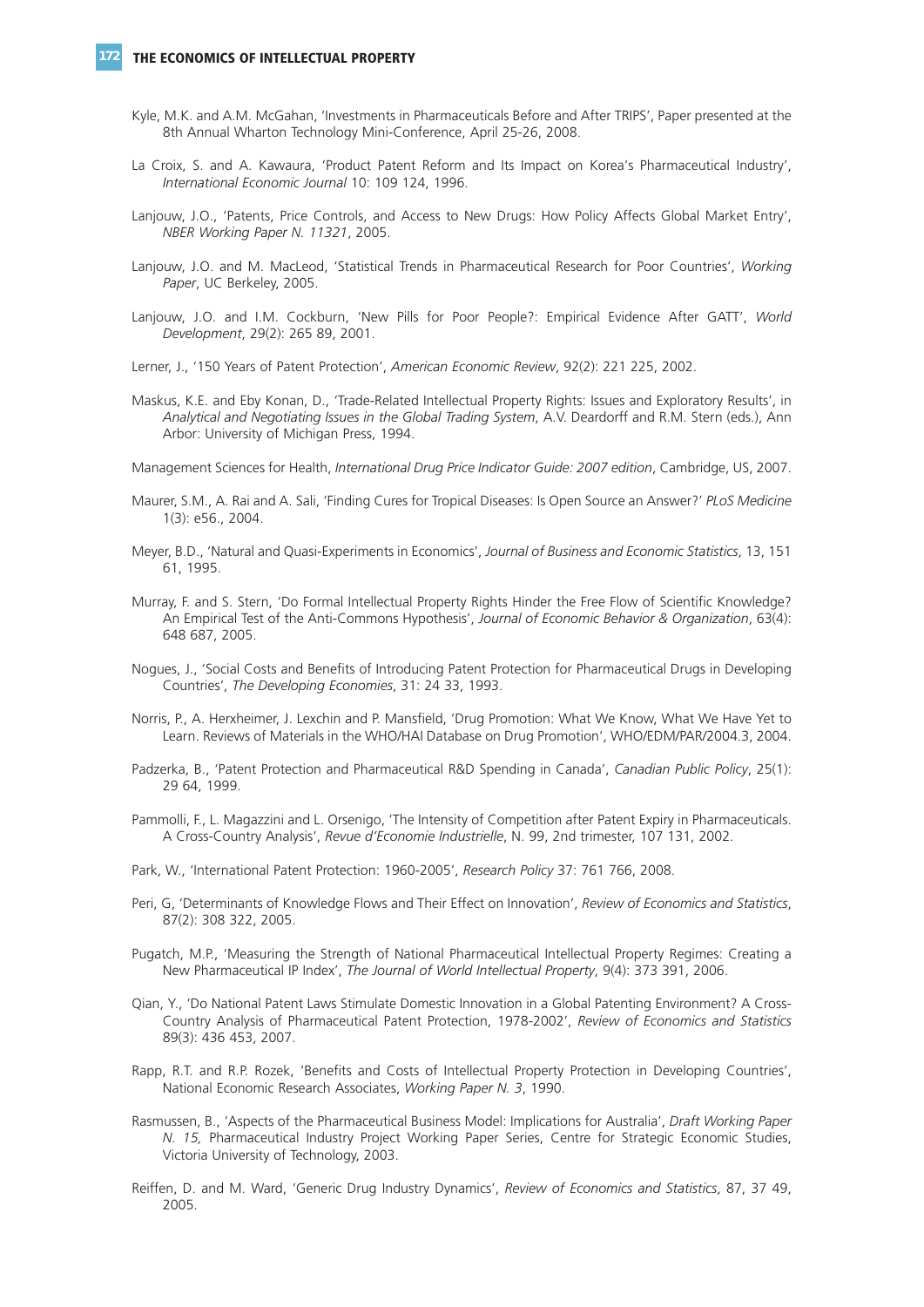- Scott Morton, F., 'Barriers to Entry, Brand Advertising and Generic Entry in the US Pharmaceutical Industry', *International Journal of Industrial Organization*, 18(7): 1085 1104, 2000.
- Rizzo, J.A., 'Advertising and Competition in the Ethical Pharmaceutical Industry: The Case of Antihypertensive Drugs', *Journal of Law and Economics*, 42(1): 89 116, 1999.
- Schankerman, M., 'How Valuable is Patent Protection? Estimates by Technology Field', *RAND Journal of Economics*, 29(1): 77 107, 1998.
- Scherer, F.M. and S. Weisburst, 'Economic Effects of Strengthening Pharmaceutical Patent Protection in Italy', *International Review of Industrial Property and Copyright Law*, 26(6): 1009-1024, 1995.
- Scherer, F.M. and J. Watal, 'Post-TRIPS Options for Access to Patented Medicines in Developing Countries', *Journal of International Economic Law* 5(4): 913 939, 2002.
- Smarzynska Javorcik, B., 'The Composition of Foreign Direct Investment and Protection of Intellectual Property Rights: Evidence From Transition Economies', *European Economic Review*, 48(1): 39 62, 2004.
- Subramanian, A., 'Putting Some Numbers on the Pharmaceutical Debate', *International Journal of Technology Management* 10:1 17, 1994.
- Taylor, C.T. and Z.A. Silberston, *The Economic Impact of the Patent System*, Cambridge University Press, Cambridge, UK, 1973.
- Thiers, F., A. Sinskey and E.R. Berndt, 'Trends in the Globalization of Clinical Trials', *Nature Reviews: Drug Discovery*, 7(1): 13 14, 2007.
- Walsh, J., A. Arora and W. Cohen, 'Research Tool Patenting and Licensing and Biomedical Innovation', in W. Cohen and S. Merrill (eds.), *Patents in the Knowledge-Based Economy*, National Academies Press, Washington, D.C., 2004.
- Watal, J., 'Pharmaceutical Patents, Prices and Welfare Losses: Policy Options for India Under the WTO TRIPS Agreement', *The World Economy* 23: 733 752, 2000.
- WHO/HAI, *Medicine Prices: A New Approach to Measurement*, WHO, Geneva, 2003.
- Wong, E.V., 'Income Inequality and Pharmaceutical Drug Prices: An Empirical Exercise', Department of Economics, *Working Paper N. 02 18,* University of Colorado at Boulder, US, 2003.
- Zuniga, M.P. and E. Combe, 'Introducing Patent Protection in the Pharmaceutical Sector: A First Evaluation of the Mexican Case', *Revue Région et Développement*, 2002.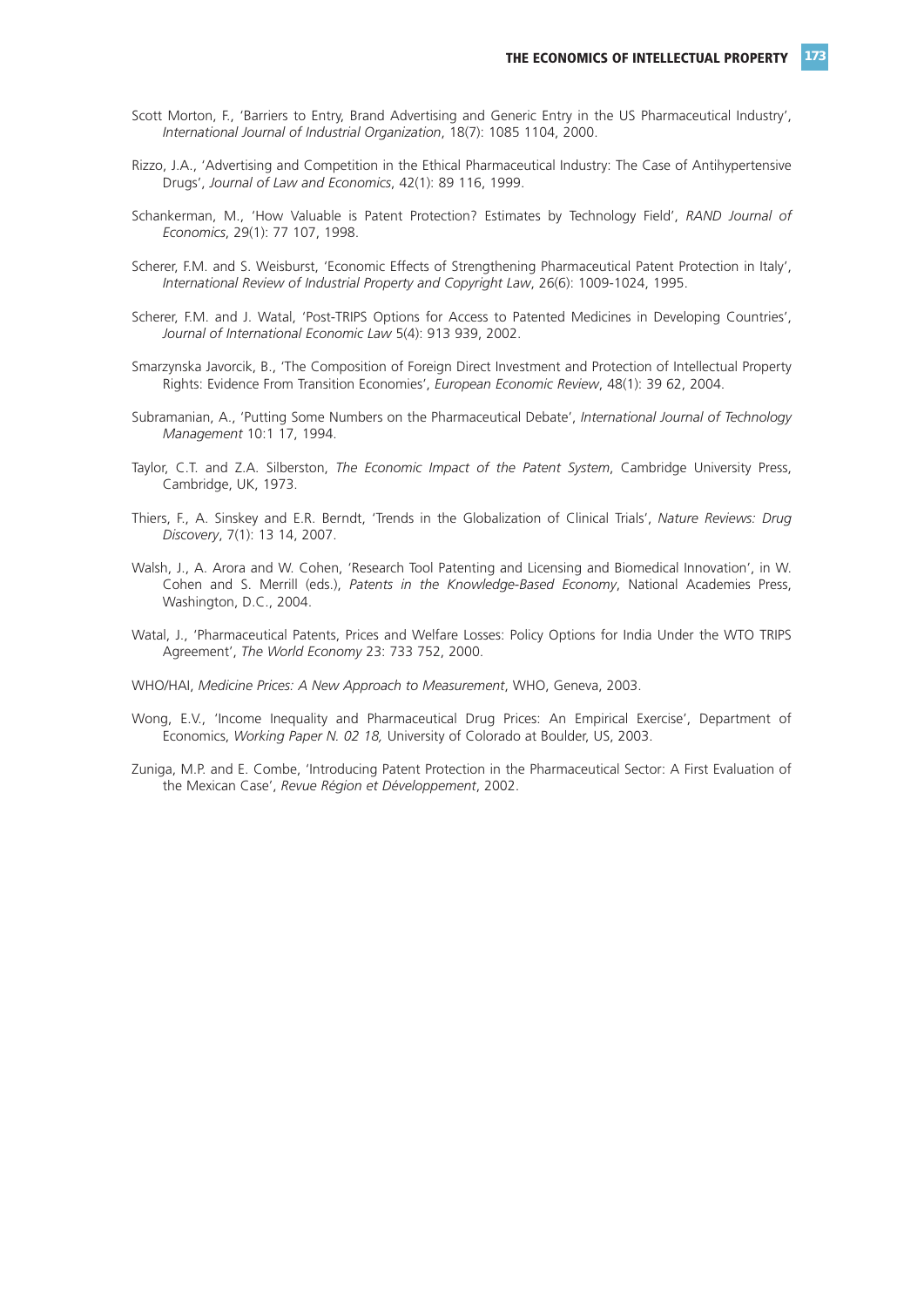## **COMMENTS ON INTELLECTUAL PROPERTY RIGHTS IN THE PHARMACEUTICAL INDUSTRY: CHALLENGES AND OPPORTUNITIES FOR ECONOMIC RESEARCH**

CARSTEN FINK\*

Iain Cockburn's contribution provides an excellent introduction to the topic, summarizing the key findings of the available literature, outlining important knowledge gaps and offering sensible recommendations on how these gaps might be filled. I find myself largely in agreement with the views and priorities put forward in Professor Cockburn's paper and will, therefore, use these comments to elaborate on one specific theme discussed in the paper: the incentives for and effects of differential pricing of pharmaceutical products.

Differential pricing structures are sometimes regarded as a way of promoting access to medicines in developing countries without compromising research and development (R&D) incentives. Indeed, such a view is grounded in economic theory. Efficient recovery of fixed R&D outlays calls for discriminatory pricing structures, whereby low-demand elasticity consumers pay more for drugs than high-demand elasticity consumers. Admittedly, free-market discriminatory pricing in segmented markets is unlikely to approximate what economists refer to as Ramsey pricing – which are, after all, regulated prices.<sup>1</sup> Nonetheless, pricing-to-market holds the promise of poor patients being able to afford patented medicines, while encouraging an efficient sharing of global R&D costs.

Questions surrounding differential pricing will arguably become more important in the future. In the mid-1990s, developing countries signed up to the WTO's TRIPS Agreement which requires WTO member governments to protect product patents for pharmaceuticals. However, due to the transition periods in the TRIPS Agreement, developing countries had to (fully) implement the relevant pharmaceutical obligations only by January 1, 2005. In light of the substantial delays between patenting a promising pharmaceutical compound and obtaining marketing approval for the resulting product, the full impact of the TRIPS Agreement will only materialize in the next five to 15 years, as patented products take on a larger share of the pharmaceutical markets in the developing world.

Controversies about pharmaceutical pricing are therefore bound to increase. In principle, countries can resort to compulsory licensing to override the market exclusivity conferred by patents. Indeed, a number of developing countries have done so, mainly for anti-retroviral drugs used in government-run HIV/AIDS treatment programs. In 2007, Thailand broadened the use of this instrument by issuing a compulsory license for a drug to fight heart disease. Such a move appears entirely legal under the rules of TRIPS: contrary to what is sometimes stated in the popular press, the TRIPS Agreement does not confine compulsory licenses to emergency situations.<sup>2</sup> Selected use of compulsory licensing by individual developing countries is unlikely to alter global R&D incentives.

However, systemic use of such a policy by all developing countries raises a collective action problem. Middle-income countries as a group already account for more than 10 per cent of global pharmaceutical sales and given their faster rates of economic growth relative to developed

<sup>\*</sup> Visiting Professor at the Fondation Nationale des Sciences Politiques (Sciences Po), Paris. The views expressed in these comments are those of the author and do not necessarily represent those of WIPO.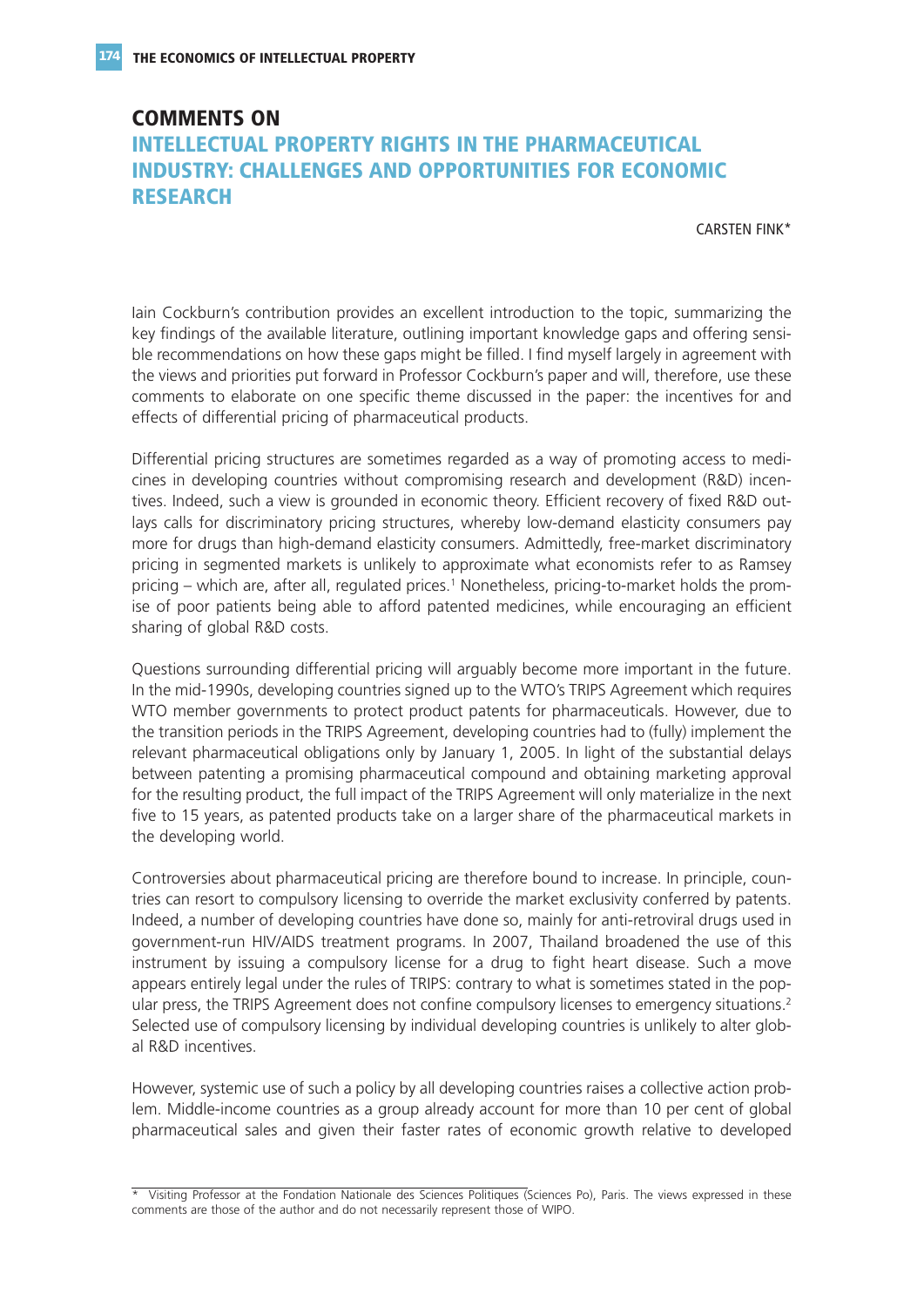countries, this share is rising continuously (see Fink (2008)). It seems only fair and, indeed, economically efficient for these countries to contribute to the global R&D 'burden'.3 Within the global patent system, such burden sharing can be implemented precisely through differential pricing schemes.4

Against this background, what is the evidence on differential pricing? Notwithstanding the substantial methodological challenges in appropriately comparing prices across countries described in Iain Cockburn's paper, some empirical evidence is available. Scherer and Watal (2003) found marked variations in the wholesale prices of 15 anti-retroviral drugs over the 1995-99 period. However, they could not discern any positive correlation between price levels and countries' *per capita* GDP. Wong (2003) confirmed this result using a larger sample of drugs covering seven therapeutical categories between 1994 and 1998. Interestingly, this study found that incomeinequality, as measured by countries' Gini-coefficient, has a positive and statistically significant effect on drug prices. At face value, this latter result suggests that pharmaceutical companies take into account local demand conditions in their pricing strategies, but the resulting international pricing structure may not promote broader access to medicine objectives.

At a more anecdotal level, differential pricing according to countries' *per capita* incomes seems more widespread in the case of vaccines and condoms (Scherer and Watal (2003)) – though the characteristics of markets for the latter differ substantially from those of pharmaceutical markets. In the case of drugs fighting HIV/AIDS, tuberculosis, and malaria, several research-based pharmaceutical companies have over the past eight years established *per capita* income-based pricing structures for sales to developing country governments, not-for-profit organizations, and international aid agencies.<sup>5</sup> Similar pricing policies also exist for other diseases  $-$  such as Novartis' International Patient Assistance Program for the cancer drug *imatinib* (brand name: Glivec), which relies on an assessment of patients' means to determine the drug's price.

In summary, available evidence suggests that incentives for differential pricing differ across pharmaceutical products and purchasers. More studies are needed to refine this picture and, in particular, to identify policy measures that may affect differential pricing strategies. The latter include parallel import and price control policies, which may lead to a *de facto* unification of national pharmaceutical markets. From a normative perspective, economists could make a contribution in developing methodologies for calculating globally efficient Ramsey prices in the pharmaceutical sector. Such methodologies could help policymakers in national compulsory licensing and price control policies. By proposing a more objective benchmark of what constitutes 'justified' price levels in poorer countries, they may also serve to reduce conflicts between research-based pharmaceutical companies and pharmaceutical purchasers, which the new IP regime in the developing world will invariably bring about.

#### **Notes**

- 1 See Fink (2008) for a discussion of free-market discriminatory pricing vs. Ramsey pricing.
- 2 Emergency situations merely trigger the additional flexibility in the TRIPS Agreement not to seek first a voluntary license from the patent holder before granting a compulsory license. See Article 31(b) of TRIPS.
- 3 LDCs constitute a negligible share of global pharmaceutical sales and, in any case, are still exempted from the TRIPS pharmaceutical patent obligations.
- 4 Even when countries resort to compulsory licensing (or direct price controls), burden sharing is still possible through differential royalties that patent holders receive from generic producers (or differential price controls).
- 5 The relevant price discounts are documented in various editions of the publication Untangling the Web of Price Reductions by Médicins sans Frontières, available at http://www.accessmed-msf.org. It should be noted, however, that price reductions may have been, at least in part, brought about by competition from generic producers, as most firstline anti-retroviral drugs were still not patent-protected in major developing countries.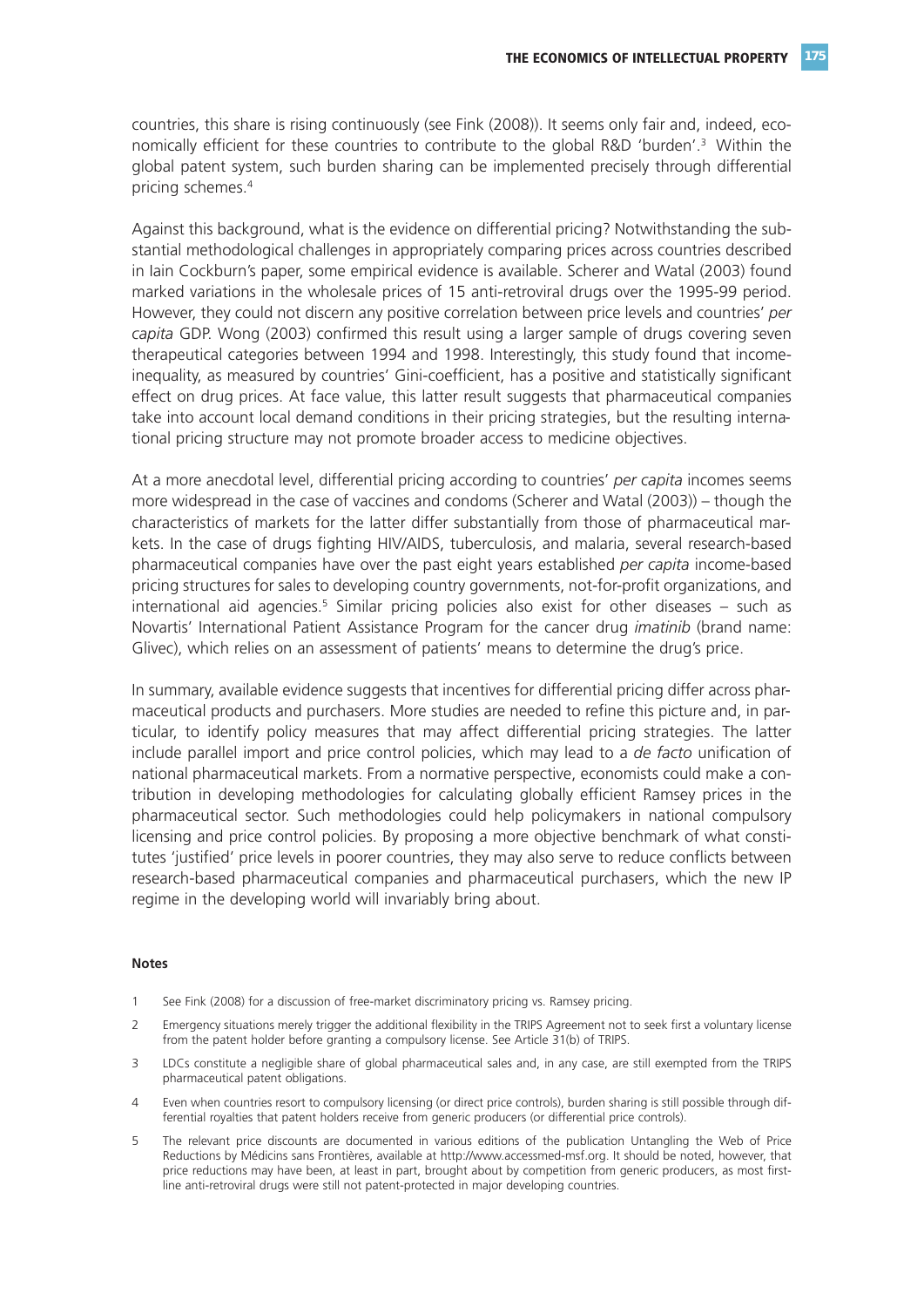#### **References**

- Fink, C., 'Intellectual Property and Public Health: An Overview of the Debate with a Focus on U.S. Policy', Working Paper N. 146, Center for Global Development, available at *http://www.cgdev.org/content/publications/detail/16228*, Washington, D.C., 2008.
- Scherer, F.M. and J. Watal, 'Post-TRIPS Options for Access to Patented Medicines in Developing Nations', *Journal of International Economic Law*, Vol. 5, No. 4, pp. 913-939, 2002.
- Wong, E.V., 'Income Inequality and Pharmaceutical Drug Prices: An Empirical Exercise', *Working Paper N. 02-19,* University of Colorado at Boulder, US, 2003.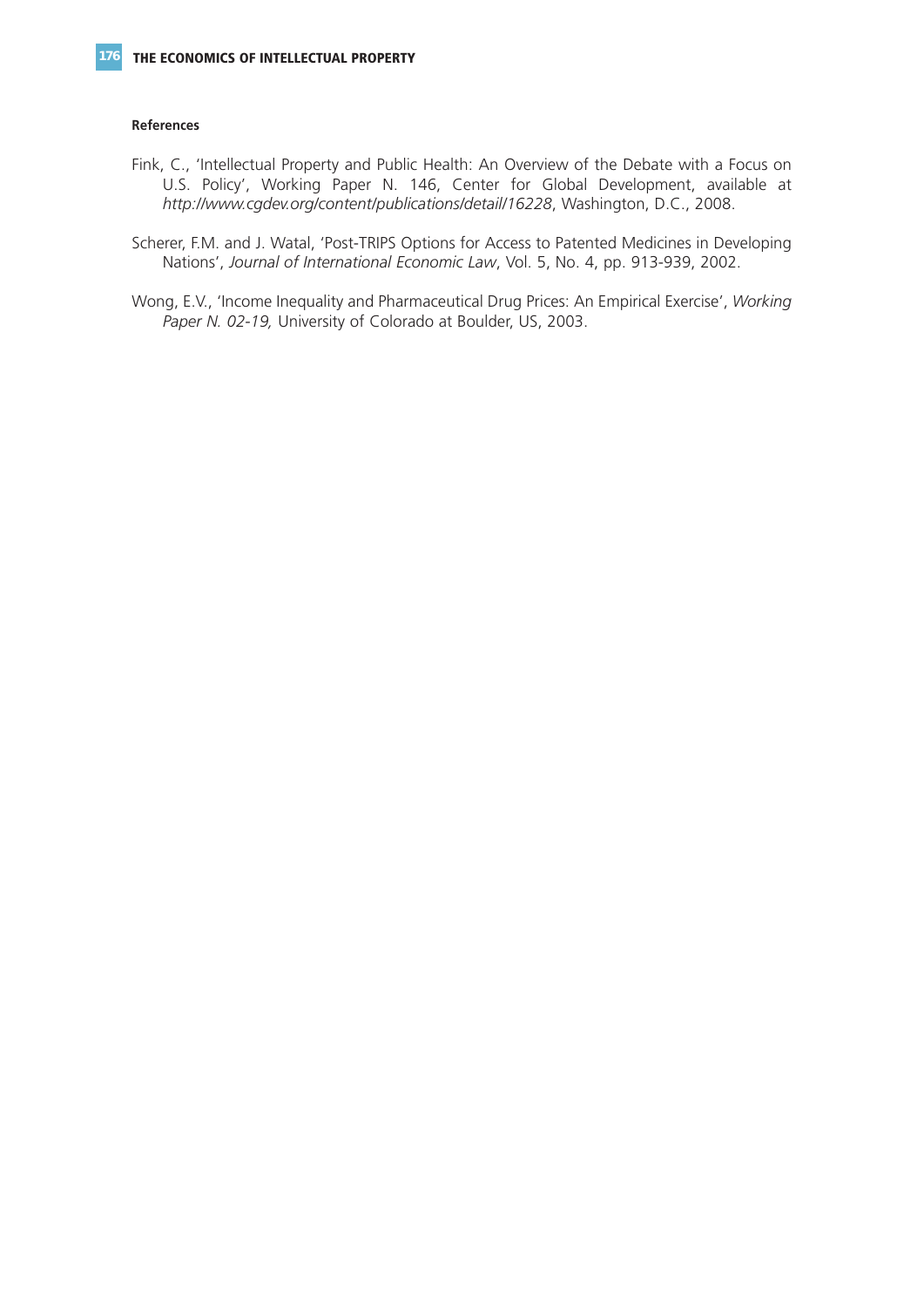## **COMMENTS ON INTELLECTUAL PROPERTY RIGHTS IN THE PHARMACEUTICAL INDUSTRY: CHALLENGES AND OPPORTUNITIES FOR ECONOMIC RESEARCH**

ROKIAH ALAVI\*

Professor Cockburn's paper has touched upon all the key issues related to IPRs in the pharmaceutical industry. It is an interesting and very comprehensive paper. What I intend to do here is to add one additional point that I thought would be useful to be highlighted.

In almost all developing countries that have domestic pharmaceutical production facilities, such facilities are primarily for generic drug manufacturing. As such, these producers mainly benefit from the TRIPS-compliant exceptions and limitations to patents rather than patent protection itself.<sup>1</sup> These exceptions include the "Bolar" provision, permission to utilize clinical test data filed by the patent owner to obtain regulatory approval and compulsory licensing. The concern expressed by many observers is that many regional and bilateral free trade agreements (RTAs and FTAs) are imposing constraints on the use of these flexibilities. Erosion of such flexibilities may have implications on generic drug producers and consequently on prices, competition and access to drugs.

My comments here will focus only on the "Bolar" provision and data exclusivity requirement since issues related to compulsory licensing have been discussed in Professor Cockburn's paper. To obtain approval for a generic product, the manufacturer is required to conduct a study on the formulation of the product, perform stability experiments and undertake bioequivalence studies. The 'Bolar' provision allows generic producers to carry out all these tests, develop the product and submit an application for regulatory approval of a generic product before the expiry of the patent. Thus, it permits a generic producer to market its products soon after the patent expires. Elimination of this provision would mean delays in market entry by generic producers, as they will have to wait until the patent expires before conducting the necessary tests and obtaining regulatory approval.

Data exclusivity refers to the exclusive right granted to innovator companies to prevent the use of their safety and efficacy test data that were submitted to the competent regulatory authority for marketing approval. This exclusive right could be granted to patent owners for a period of time (usually five to 10 years) after obtaining marketing approval.<sup>2</sup> In most of the developing countries, national laws allow generic drug producers to refer and utilize clinical test data for product approval and registration. Data exclusivity provisions limit the ability of local generic manufacturers from entering the market because they are required to undertake their own clinical tests which are time consuming and costly. Grabowski (2002) estimated the cost of accumulation and compilation of these data to be 467 million US dollars accounting for 60 per cent of total costs of pharmaceutical R&D. Though the exact costs of clinical tests are not known, it is obvious that the amount is very substantial and often beyond the affordability of generic producers in developing countries. Therefore, any initiative to include data exclusivity provisions in patent law is likely to create significant barriers for generic entry. The proponents for data exclusivity claim that the benefits of this provision for developing countries are that it provides incentives for research in identifying new uses for existing unpatented products and encourages the

\* Associate Professor at the Department of Economics, International Islamic University, Malaysia. The views expressed in these comments are those of the author and do not necessarily represent those of WIPO.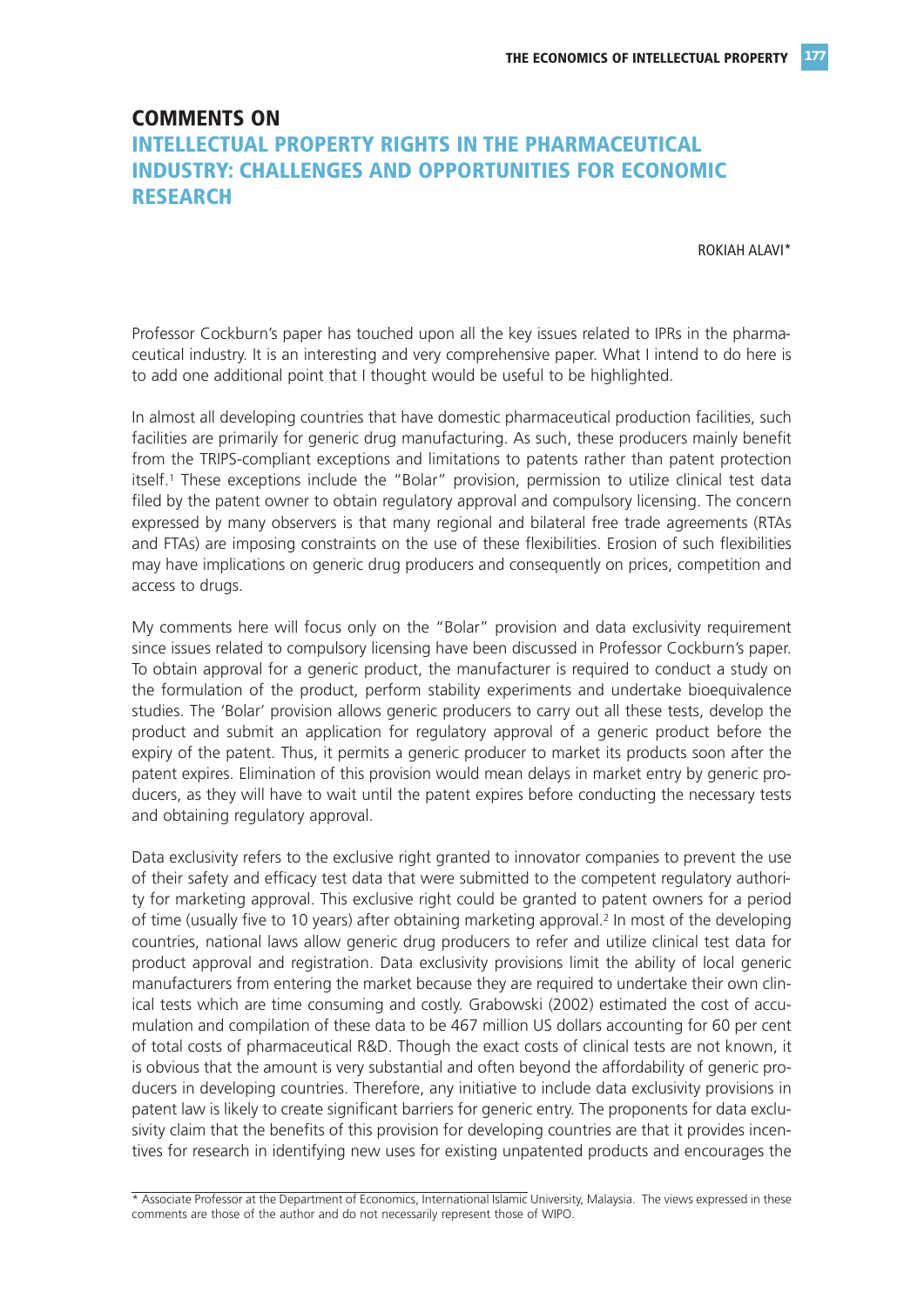innovator manufacturers to introduce and register new products in developing countries (Clift (2007)). In fact, some analysts are recommending a longer data exclusivity period of 12 to 16 years in order to promote investment in research and development in new medicines and new indications for existing medicines (Grabowski (2007)).

The economic literature on the impact of the erosion of TRIPS flexibilities as a result of free trade agreements on the pharmaceutical industry is quite extensive. Generally, most of these studies are qualitative in approach and therefore the findings are not backed by empirical data and analysis. Studies that provide useful and interesting insights into this issue, to list a few, are Pugatch (2004), Kuanpoth (2006) and Baker (2006). The most highly debated and analyzed issue is related to data exclusivity provisions. Almost all studies focusing on developing countries argue that the application of this provision would have a negative impact on them in terms of generic competition and consequently on affordable access to medicines (see, for example, Pugatch (2004). Kuanpoth (2006) and Baker (2006)). Furthermore, some argue that, in developing countries where there is negligible or no innovative pharmaceutical research capability, the prospect for data exclusivity provision to promote research is very limited (Clift (2007)).

Empirical studies are very limited, particularly in developing countries and countries with economies in transition. Nevertheless, there are two interesting empirical studies that have focused on the US-Australia FTA, which might provide some interesting insights for developing countries. Lokuge *et al* (2003) estimated the potential costs of changes in IP provisions under the US-Australia FTA on the pharmaceutical industry in Australia. Using five leading medicines nearing patent expiry as reference, they concluded that generic entry would be delayed by 24 months and, as a result, the additional costs incurred to the Pharmaceutical Benefits Scheme  $(PBS)^3$  would be 1.12 billion Australian dollars (approximately 0.67 billion US dollars)<sup>4</sup> over a four-year period.

Another useful study in this area is a major research project conducted by Thomas Faunce and his team. This project was funded by the Australian Research Council (ARC) in 2005 and it aims to assess the impact of the Australia-US FTA on Australia and the global medicines policy.<sup>5</sup> Part of that study evaluates the effects of AUSFTA on the activity and returns of innovator and generic manufacturers. The research questions in relation to innovator manufacturers include (1) What are the changes to monopoly rent for patent holders? (2) What are the changes in the number of applications to the Therapeutic Goods Administration (TGA)<sup>6</sup> and PBS for listing of innovative patented products? (3) What is the impact on research and development investment? (4) What would be the effects on promotion and marketing expenditure? To assess the impact on generic manufacturers, the study planned to evaluate changes in the number of applications for marketing approval and changes to the timing of generic entry. In addition, the study also sought to examine the impact of the AUSFTA on the government's pharmaceutical expenditure; the opportunity costs to other areas of health services as a result of the increase in expenditure on pharmaceuticals; the direct and indirect effects on drug prices; changes in the availability of innovative drugs; changes in the mix of generic and brand name drugs in the Australian market; the impact on out-of pocket charges and changes in the use of newer innovative drugs compared to existing therapies on the PBS list. Unfortunately, the findings of the study are not available.<sup>7</sup>

The proliferation of FTAs involving developing countries, especially with the US, warrants study on the impact of the erosion of these TRIPS flexibilities on the pharmaceutical sector. There is a need for more concrete empirical research to assess costs and benefits of the changes in the IPR regime. The study undertaken by Faunce *et al* (2005) is an excellent research project that could be replicated for developing countries.